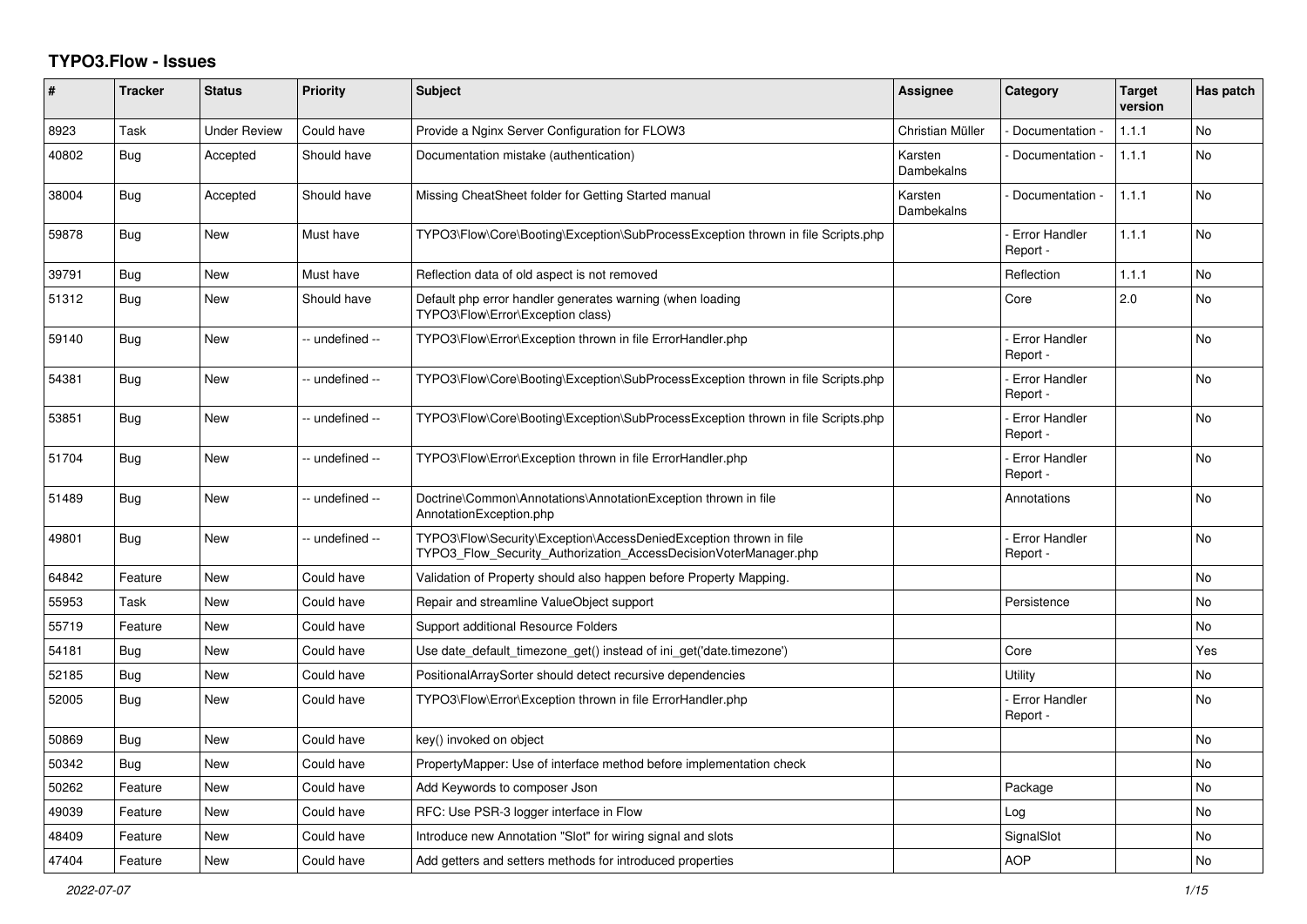| #     | <b>Tracker</b> | <b>Status</b>            | <b>Priority</b> | Subject                                                                                                    | <b>Assignee</b>        | Category        | <b>Target</b><br>version | Has patch |
|-------|----------------|--------------------------|-----------------|------------------------------------------------------------------------------------------------------------|------------------------|-----------------|--------------------------|-----------|
| 46050 | Feature        | <b>New</b>               | Could have      | To decouple log file writing at Logger->logException                                                       |                        | Log             |                          | No        |
| 45640 | <b>Bug</b>     | New                      | Could have      | Every relation is set to cascade=all if the related entity is no aggregate root                            |                        | Persistence     |                          | No        |
| 45611 | <b>Bug</b>     | New                      | Could have      | Destruction of session after logout should be configurable                                                 |                        | Security        |                          | No        |
| 45386 | <b>Bug</b>     | New                      | Could have      | Package::buildArrayOfClassFiles tries to determine class names from file paths                             |                        |                 |                          | No        |
| 40418 | Feature        | Needs<br>Feedback        | Could have      | Add an option to flow3:cache: flush thats keeps user sessions active                                       |                        | Session         |                          | No        |
| 39788 | Feature        | New                      | Could have      | RFC: Repository based NotExistsValidator                                                                   |                        | Validation      |                          | No        |
| 38222 | Feature        | New                      | Could have      | Step execution signals with concrete name                                                                  |                        | Core            |                          | No        |
| 37831 | Task           | New                      | Could have      | Evaluate using PHP 5.4's internal web server for Functional Testing                                        |                        | - Testing -     |                          | No        |
| 35388 | Feature        | New                      | Could have      | Use the current package as default for translations within controllers                                     |                        | 118n            |                          | No        |
| 34133 | Feature        | New                      | Could have      | RFC: Handle Semicolons in Path part of URIs as Scoped Path Parameters                                      |                        | Property        |                          | <b>No</b> |
| 33049 | Feature        | New                      | Could have      | Allow configuration of context without environment variable (needed for IIS)                               |                        | Core            |                          | No        |
| 31484 | Feature        | Needs<br>Feedback        | Could have      | possibility to modify inner workings of proxy class builder                                                |                        |                 |                          | No        |
| 31339 | Task           | On Hold                  | Could have      | Search                                                                                                     |                        | Documentation - |                          | <b>No</b> |
| 27561 | Task           | Accepted                 | Could have      | Complete documentation                                                                                     |                        | Documentation - |                          | No        |
| 8981  | Feature        | New                      | Could have      | Security/Performance: Provide Webserver Configuration file for common webservers -<br>do not use .htaccess |                        |                 |                          |           |
| 3587  | Feature        | New                      | Could have      | Enforce validation rules for value objects already in constructor                                          |                        | Validation      |                          |           |
| 45851 | Feature        | Needs<br>Feedback        | Could have      | Allow referencing environment variables in Settings.yaml                                                   | Adrian Föder           |                 |                          | No        |
| 47339 | Feature        | <b>Needs</b><br>Feedback | Could have      | Allow RequestHandlers to get the current Request injected                                                  | Alexander Berl         | Http            |                          | <b>No</b> |
| 6602  | Feature        | <b>New</b>               | Could have      | Implement after invocation handling                                                                        | Andreas Förthner       | Security        |                          |           |
| 6601  | Task           | On Hold                  | Could have      | Introduce a new roles definition syntax including runtime constraints                                      | Andreas Förthner       | Security        |                          |           |
| 55793 | Feature        | <b>Under Review</b>      | Could have      | Add Support for groupBy                                                                                    | Kerstin<br>Huppenbauer | Persistence     |                          | <b>No</b> |
| 37885 | Feature        | <b>New</b>               | Could have      | Add CLI to show the object-configuration for a FLOW3 object-name                                           | <b>Martin Ficzel</b>   | Cli             |                          | No        |
| 62740 | <b>Bug</b>     | New                      | Should have     | Add check on literal in TypeHandlingUtility::isCollectionType                                              |                        | Utility         |                          | No        |
| 62009 | Bug            | New                      | Should have     | Rewrite URI Filename could be empty                                                                        |                        |                 |                          |           |
| 61043 | Task           | New                      | Should have     | Rename ClassSchema to ModelSchema                                                                          |                        | Reflection      |                          | No        |
| 60095 | Feature        | <b>Under Review</b>      | Should have     | LockManager's LockHoldingStackPage should be configurable                                                  |                        | Configuration   |                          | No        |
| 59747 | Bug            | New                      | Should have     | TYPO3\Flow\Error\Exception thrown in file ErrorHandler.php                                                 |                        |                 |                          | No        |
| 59442 | <b>Bug</b>     | <b>Under Review</b>      | Should have     | Composite primary keys including foreign entity don't work                                                 |                        | Persistence     |                          | No        |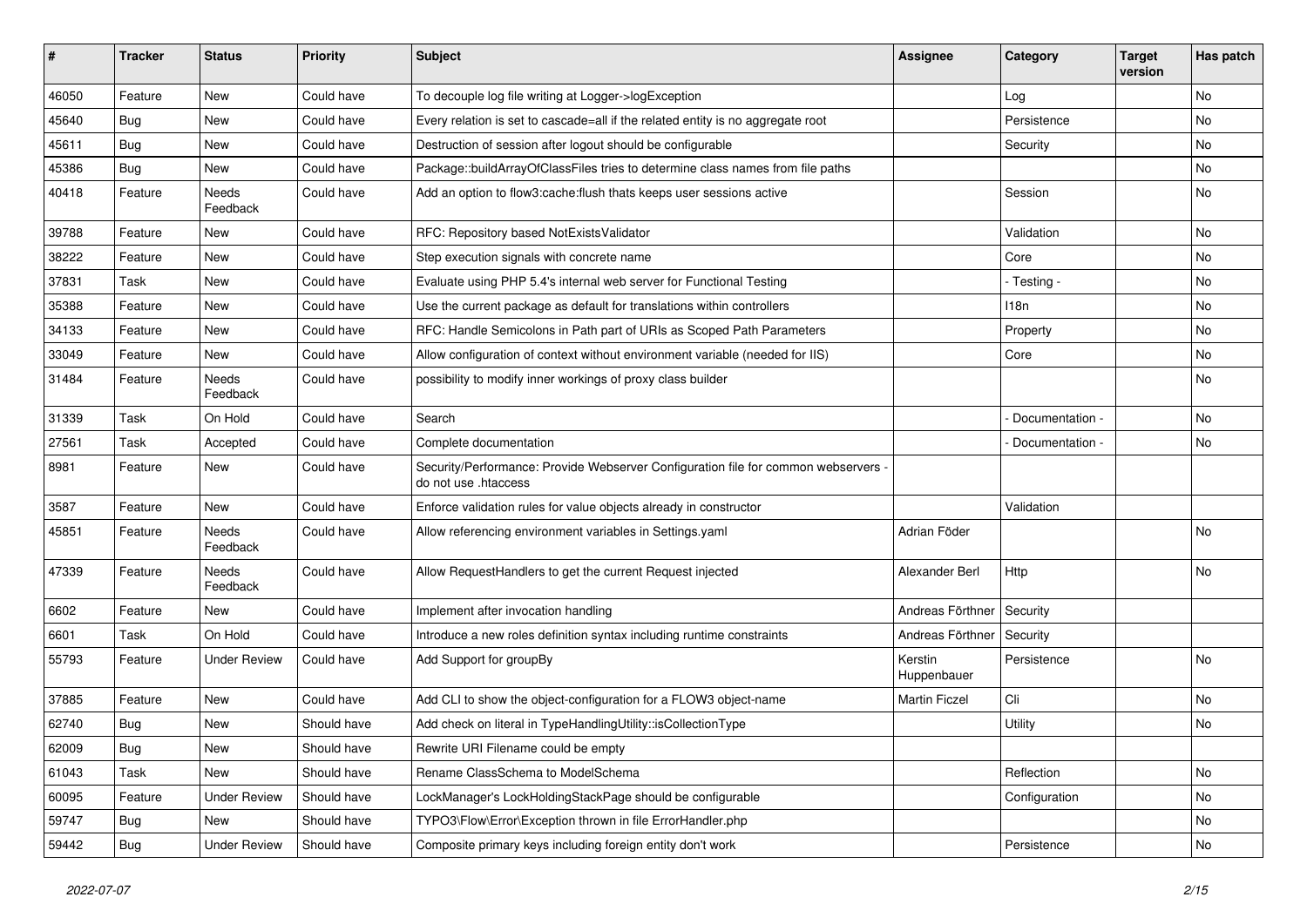| ∦     | <b>Tracker</b>   | <b>Status</b>       | <b>Priority</b> | Subject                                                                                             | Assignee | Category                  | <b>Target</b><br>version | Has patch |
|-------|------------------|---------------------|-----------------|-----------------------------------------------------------------------------------------------------|----------|---------------------------|--------------------------|-----------|
| 59366 | Bug              | <b>Under Review</b> | Should have     | fix* lifecycle callbacks should not be registered for unproxied entities                            |          | Persistence               |                          | No        |
| 59357 | <b>Bug</b>       | New                 | Should have     | Using the PackageManager directly instead of the Interface results in unexpected<br>behavior        |          |                           |                          | No        |
| 59322 | <b>Bug</b>       | <b>New</b>          | Should have     | Mssing field exception should show missing migrations as well                                       |          | Persistence               |                          | <b>No</b> |
| 59244 | Feature          | New                 | Should have     | Message or Container needs context                                                                  |          |                           |                          | No        |
| 59084 | <b>Bug</b>       | <b>New</b>          | Should have     | if 403 Exception show reason                                                                        |          |                           |                          | No        |
| 59049 | <b>Bug</b>       | New                 | Should have     | TYPO3\Flow\Error\Exception thrown in file ErrorHandler.php                                          |          | Error Handler<br>Report - |                          | No        |
| 59023 | <b>Bug</b>       | New                 | Should have     | BooleanConverter should not convert empty values to boolean                                         |          | Property                  |                          | No        |
| 58996 | <b>Bug</b>       | New                 | Should have     | ResourceManager adding to persistence                                                               |          |                           |                          | No        |
| 58852 | <b>Bug</b>       | New                 | Should have     | TYPO3\Flow\Security\Exception\AccessDeniedException should clarify which action<br>fails to execute |          | Security                  |                          | No        |
| 58744 | <b>Bug</b>       | New                 | Should have     | Can not split configuration in settings.yaml                                                        |          |                           |                          | No        |
| 58408 | Task             | <b>New</b>          | Should have     | Disable manualy persisting                                                                          |          |                           |                          | No        |
| 58184 | Major<br>Feature | New                 | Should have     | HTTP request argument building for different use cases                                              |          | Http                      |                          | No        |
| 57972 | <b>Bug</b>       | New                 | Should have     | Missing @ManyToOne in example for resource                                                          |          | Documentation -           |                          | No        |
| 57815 | <b>Bug</b>       | New                 | Should have     | Invalid resources are saved in the persistent resources folder                                      |          | Resource                  |                          | No        |
| 57796 | <b>Bug</b>       | New                 | Should have     | XLIFF Fails if $id ==$ nodedata                                                                     |          |                           |                          | No        |
| 57763 | Feature          | <b>New</b>          | Should have     | Allow controller / package / action as params in<br>\TYPO3\Fluid\ViewHelpers\Form\ButtonViewHelper  |          |                           |                          | <b>No</b> |
| 57450 | Bug              | New                 | Should have     | International E-Mail addresses (umlauts, etc.) are not validated correctly                          |          | Validation                |                          | <b>No</b> |
| 57437 | <b>Bug</b>       | New                 | Should have     | Composer package replacement is not supported                                                       |          | Package                   |                          | No        |
| 56916 | Feature          | New                 | Should have     | Support PATCH request method as of RFC5789                                                          |          | Http                      |                          | <b>No</b> |
| 56602 | Major<br>Feature | New                 | Should have     | Handling Of Multi Identity Entities                                                                 |          | Persistence               |                          | No        |
| 56573 | <b>Bug</b>       | New                 | Should have     | Converting by Flow\Identity                                                                         |          | Persistence               |                          | No        |
| 56556 | Feature          | New                 | Should have     | support hasProperty and isProperty                                                                  |          |                           |                          | No        |
| 56486 | Feature          | New                 | Should have     | Optimize the ObjectManager for performance                                                          |          |                           |                          | No        |
| 56107 | <b>Bug</b>       | <b>New</b>          | Should have     | Property mapping configuration only supports one wildcard at a time                                 |          | Property                  |                          | No        |
| 56036 | Feature          | New                 | Should have     | Optimize autoloading                                                                                |          |                           |                          | No        |
| 55958 | Task             | New                 | Should have     | RFC: Use PHP 5.4 closure features for direct ObjectAccess                                           |          |                           |                          | No        |
| 55957 | Task             | New                 | Should have     | RFC: Optimize AOP proxies                                                                           |          | <b>AOP</b>                |                          | No        |
| 55954 | <b>Bug</b>       | New                 | Should have     | Associations to ValueObjects should not be cascade all'd                                            |          |                           |                          | No        |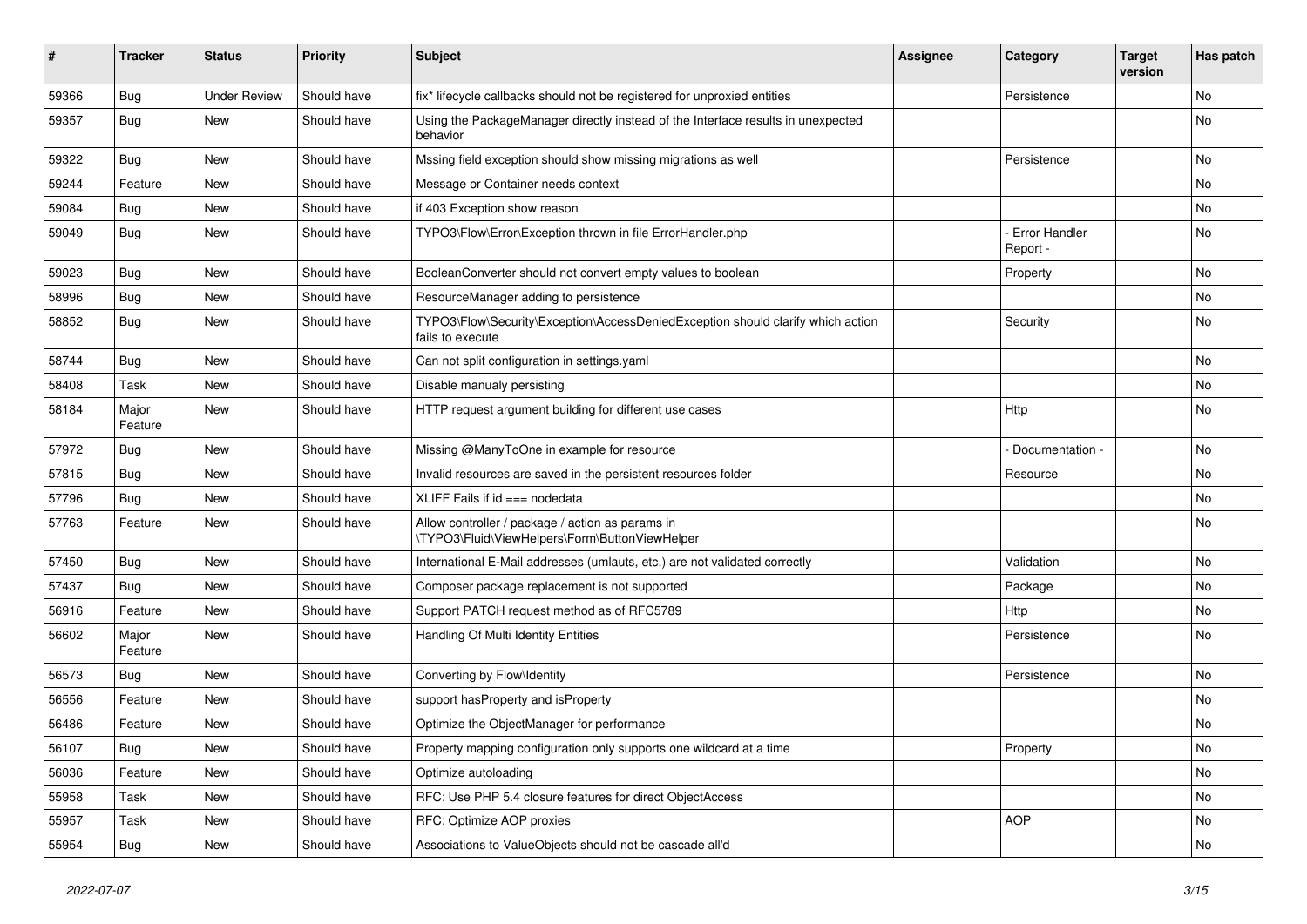| ∦     | <b>Tracker</b> | <b>Status</b>       | <b>Priority</b> | <b>Subject</b>                                                                                                       | <b>Assignee</b> | Category                  | <b>Target</b><br>version | Has patch |
|-------|----------------|---------------------|-----------------|----------------------------------------------------------------------------------------------------------------------|-----------------|---------------------------|--------------------------|-----------|
| 55831 | Feature        | New                 | Should have     | Different scenarios for session settings                                                                             |                 |                           |                          | <b>No</b> |
| 55199 | Feature        | New                 | Should have     | Avoid Buffering of Shell output                                                                                      |                 | Cli                       |                          | No        |
| 54744 | <b>Bug</b>     | New                 | Should have     | System.log contains many NOTICE Flow The argument "workspace" declared in<br>pointcut does not exist in method TYPO3 |                 | Log                       |                          | No        |
| 54589 | Bug            | New                 | Should have     | Role parent is not removed from roles MM table                                                                       |                 | Security                  |                          | No        |
| 54458 | Bug            | <b>New</b>          | Should have     | Missing Version Number in packages                                                                                   |                 | Package                   |                          | <b>No</b> |
| 54446 | <b>Bug</b>     | New                 | Should have     | Cache filebackend 'include_once'                                                                                     |                 | Cache                     |                          | No        |
| 54037 | Feature        | <b>Under Review</b> | Should have     | JsonView accepts encoding options                                                                                    |                 | <b>MVC</b>                |                          | No        |
| 53620 | Bug            | New                 | Should have     | Move Classes/TYPO3/Flow/Composer to own Package                                                                      |                 | Package                   |                          | No        |
| 53533 | <b>Bug</b>     | New                 | Should have     | Class reflection assumes reverse PSR-0, can lead to fail in autoloader                                               |                 | Reflection                |                          | No        |
| 53224 | <b>Bug</b>     | New                 | Should have     | Constructor in subclass breaks call chain leading to missing identifier / uuid                                       |                 | Object                    |                          | <b>No</b> |
| 53177 | Feature        | New                 | Should have     | entity resource policy value support for `this`                                                                      |                 | Security                  |                          | No        |
| 52945 | <b>Bug</b>     | New                 | Should have     | Excluded classes should only be excluded from reflection but still autoloaded                                        |                 |                           |                          | No        |
| 52909 | Bug            | New                 | Should have     | Class Loader fallback to non-proxy hides fatal errors                                                                |                 | Core                      |                          | No        |
| 52590 | Feature        | New                 | Should have     | Provide a way to get the Doctrine QueryBuilder                                                                       |                 |                           |                          | No        |
| 52430 | <b>Bug</b>     | New                 | Should have     | Cannot convert from UUID to auto-increment ID                                                                        |                 |                           |                          | No        |
| 52280 | Task           | <b>Under Review</b> | Should have     | Throw Exception if there is an array in PSR-0 autoload                                                               |                 |                           |                          | Yes       |
| 52014 | <b>Bug</b>     | New                 | Should have     | Migration makes fields NOT NULL even though not true                                                                 |                 | Persistence               |                          | No        |
| 51763 | Bug            | <b>New</b>          | Should have     | HttpRequest always returns content of the current request                                                            |                 | Http                      |                          | <b>No</b> |
| 51676 | Feature        | <b>Under Review</b> | Should have     | Support of symlinks for Resources                                                                                    |                 | Resource                  |                          | No        |
| 51530 | Task           | New                 | Should have     | Improve speed of Files::readDirectoryRecursively using RecursiveDirectoryIterator?                                   |                 |                           |                          | No        |
| 51459 | Feature        | <b>New</b>          | Should have     | Allow catching of particular exceptions on property mapping                                                          |                 | <b>MVC</b>                |                          | <b>No</b> |
| 51286 | Task           | New                 | Should have     | Custom error views should introduce a controller context somehow                                                     |                 |                           |                          | No        |
| 51188 | Bug            | <b>New</b>          | Should have     | Doctrine does not respect AOP-injected properties                                                                    |                 | Persistence               |                          | <b>No</b> |
| 50901 | Feature        | New                 | Should have     | @IgnoreValidation also for class fields                                                                              |                 | Validation                |                          | No        |
| 50382 | Task           | New                 | Should have     | Impossible to use arguments in CLI that are added by overriding<br>initializeCommandMethodArguments()                |                 | Command                   |                          | <b>No</b> |
| 49780 | Bug            | New                 | Should have     | Roles are not synchronized                                                                                           |                 | Security                  |                          | <b>No</b> |
| 49372 | <b>Bug</b>     | New                 | Should have     | ObjectConverter ignores implemented interface when mapping subtype                                                   |                 |                           |                          | No        |
| 49050 | Feature        | New                 | Should have     | Allow Subqueries in QueryInterface                                                                                   |                 | Persistence               |                          | No        |
| 49011 | <b>Bug</b>     | <b>Under Review</b> | Should have     | Support executing TYPO3.Flow inside a PHAR                                                                           |                 |                           |                          | No        |
| 48873 | <b>Bug</b>     | New                 | Should have     | Error when calling resourceManager->deleteResource on unpublished Resource                                           |                 | Error Handler<br>Report - |                          | No        |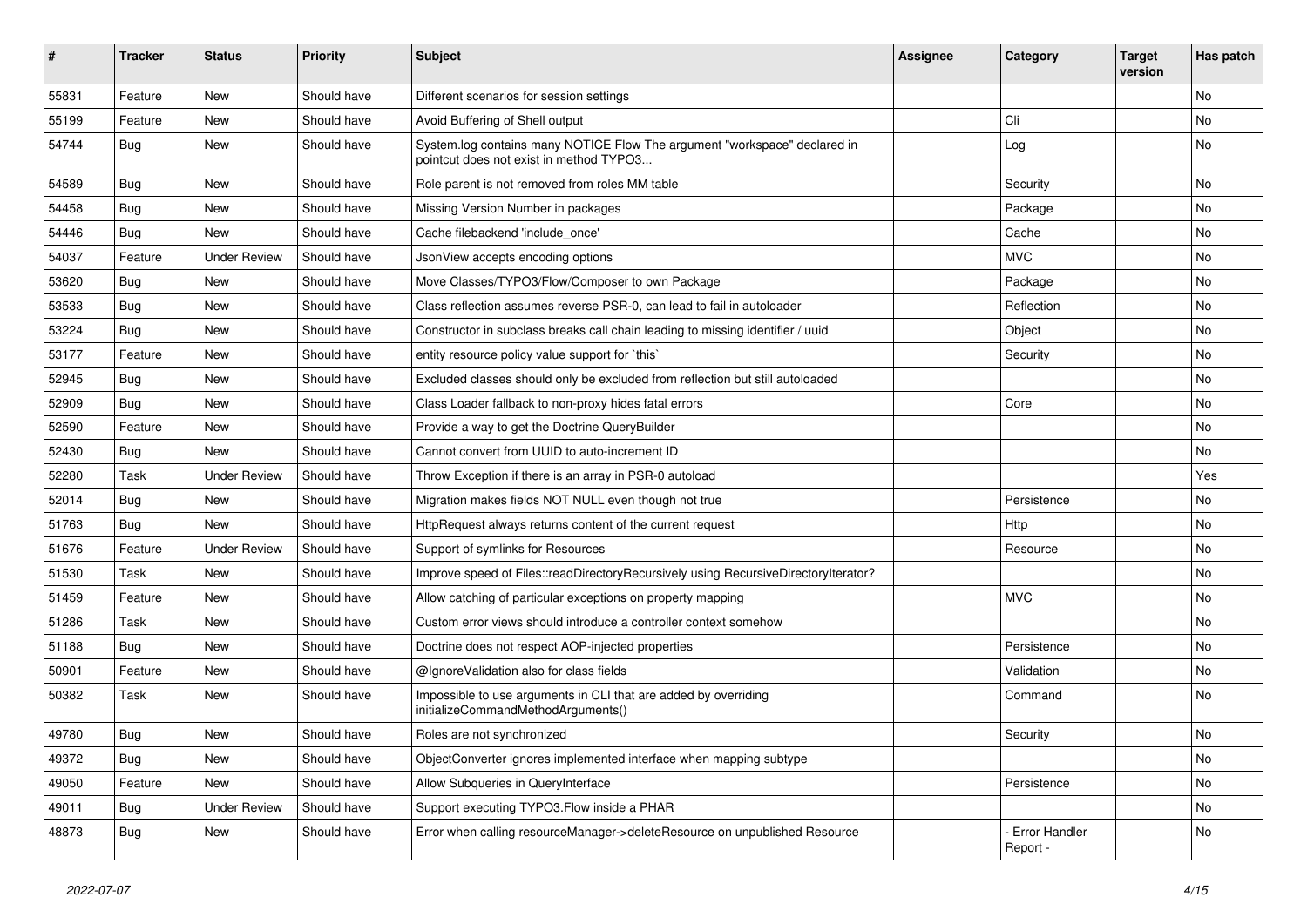| ∦     | <b>Tracker</b> | <b>Status</b>            | <b>Priority</b> | <b>Subject</b>                                                                                                               | <b>Assignee</b> | Category          | <b>Target</b><br>version | Has patch |
|-------|----------------|--------------------------|-----------------|------------------------------------------------------------------------------------------------------------------------------|-----------------|-------------------|--------------------------|-----------|
| 48862 | Feature        | New                      | Should have     | Possibility to exclude package from file monitoring                                                                          |                 | Monitor           |                          | No        |
| 48657 | Feature        | <b>Under Review</b>      | Should have     | support HTTP RANGE                                                                                                           |                 |                   |                          | No        |
| 48430 | <b>Bug</b>     | New                      | Should have     | Default validator-messages are not correctly formatted                                                                       |                 |                   |                          | No        |
| 48429 | Bug            | <b>New</b>               | Should have     | Remove- and update-actions on repository are not persisted                                                                   |                 |                   |                          | No        |
| 48296 | Task           | Needs<br>Feedback        | Should have     | Missing method in ExceptionHandlerInterface                                                                                  |                 |                   |                          | No        |
| 47951 | Feature        | New                      | Should have     | Warn if persistence stack is not empty at the end of a get-request                                                           |                 | Persistence       |                          | No        |
| 47456 | Feature        | New                      | Should have     | ManyToOne and OneToOne Relations of Objects passed as Action Argument are<br>loaded automatically                            |                 | Validation        |                          | <b>No</b> |
| 47429 | <b>Bug</b>     | New                      | Should have     | Global policy files no longer allowed                                                                                        |                 | Security          |                          | No        |
| 47273 | Feature        | New                      | Should have     | Support mapping properties with differing types for setter and property                                                      |                 | Property          |                          | No        |
| 47236 | Bug            | <b>Needs</b><br>Feedback | Should have     | Error at offset 6279 of 6338                                                                                                 |                 |                   |                          | No        |
| 47191 | Feature        | <b>Under Review</b>      | Should have     | Make (property) Validators aware of parent class and the property they belong to                                             |                 | Validation        |                          | <b>No</b> |
| 47075 | Feature        | New                      | Should have     | Make Exception more meaningful                                                                                               |                 | Resource          |                          | No        |
| 46910 | Feature        | New                      | Should have     | Composer integration - PackageStates.php                                                                                     |                 |                   |                          | No        |
| 46823 | Task           | Accepted                 | Should have     | Detect APC and APCu correctly                                                                                                |                 | Cache             |                          | No        |
| 46816 | Feature        | <b>New</b>               | Should have     | Add xcache cache backend                                                                                                     |                 | Cache             |                          | No        |
| 46318 | Feature        | New                      | Should have     | [caching framework] Extend cache interface to handle multiple entries                                                        |                 | Cache             |                          | No        |
| 46216 | Feature        | New                      | Should have     | Add wincache cache backend                                                                                                   |                 | Cache             |                          | No        |
| 46210 | <b>Bug</b>     | Needs<br>Feedback        | Should have     | securityContext->getParty() in the initializeObject() method of a session-Scope object<br>throws exception on second request |                 | Session           |                          | No        |
| 46073 | <b>Bug</b>     | <b>Under Review</b>      | Should have     | Scripts::executeCommand must be usable outsite of TYPO3.Flow                                                                 |                 |                   |                          | No        |
| 46066 | <b>Bug</b>     | New                      | Should have     | Currency formatter uses wrong format for ISO 4217 currency codes                                                             |                 | 118n              |                          | No        |
| 46011 | Task           | New                      | Should have     | Validate annotation with missing type should throw useful error                                                              |                 | Validation        |                          | No        |
| 46010 | <b>Bug</b>     | New                      | Should have     | Generating a DiscriminatorMap with base class in different namespace does not work                                           |                 | Persistence       |                          | No        |
| 46009 | Task           | New                      | Should have     | Improve error message for missing class in Flow annotation driver                                                            |                 | Persistence       |                          | <b>No</b> |
| 45917 | <b>Bug</b>     | New                      | Should have     | RoutePartHandler transliteration must be improved                                                                            |                 | MVC - Routing     |                          | No        |
| 45669 | <b>Bug</b>     | New                      | Should have     | PersistentObjectConverter does not convert ValueObjects by __identity                                                        |                 |                   |                          | N0        |
| 45623 | Bug            | New                      | Should have     | SQL error when calling TYPO3.Blog Setup controller                                                                           |                 | - Documentation - |                          | No        |
| 45409 | Feature        | New                      | Should have     | Support validation of abstract nested properties                                                                             |                 | Validation        |                          | No        |
| 45272 | Bug            | New                      | Should have     | Related Value Objects get deleted by default cascading                                                                       |                 |                   |                          | No        |
| 45103 | Feature        | New                      | Should have     | Make static resource URI generation available outside of Fluid                                                               |                 | Resource          |                          | No        |
| 44891 | Feature        | New                      | Should have     | Routes should be able to enforce http/https protocol                                                                         |                 | MVC - Routing     |                          | No        |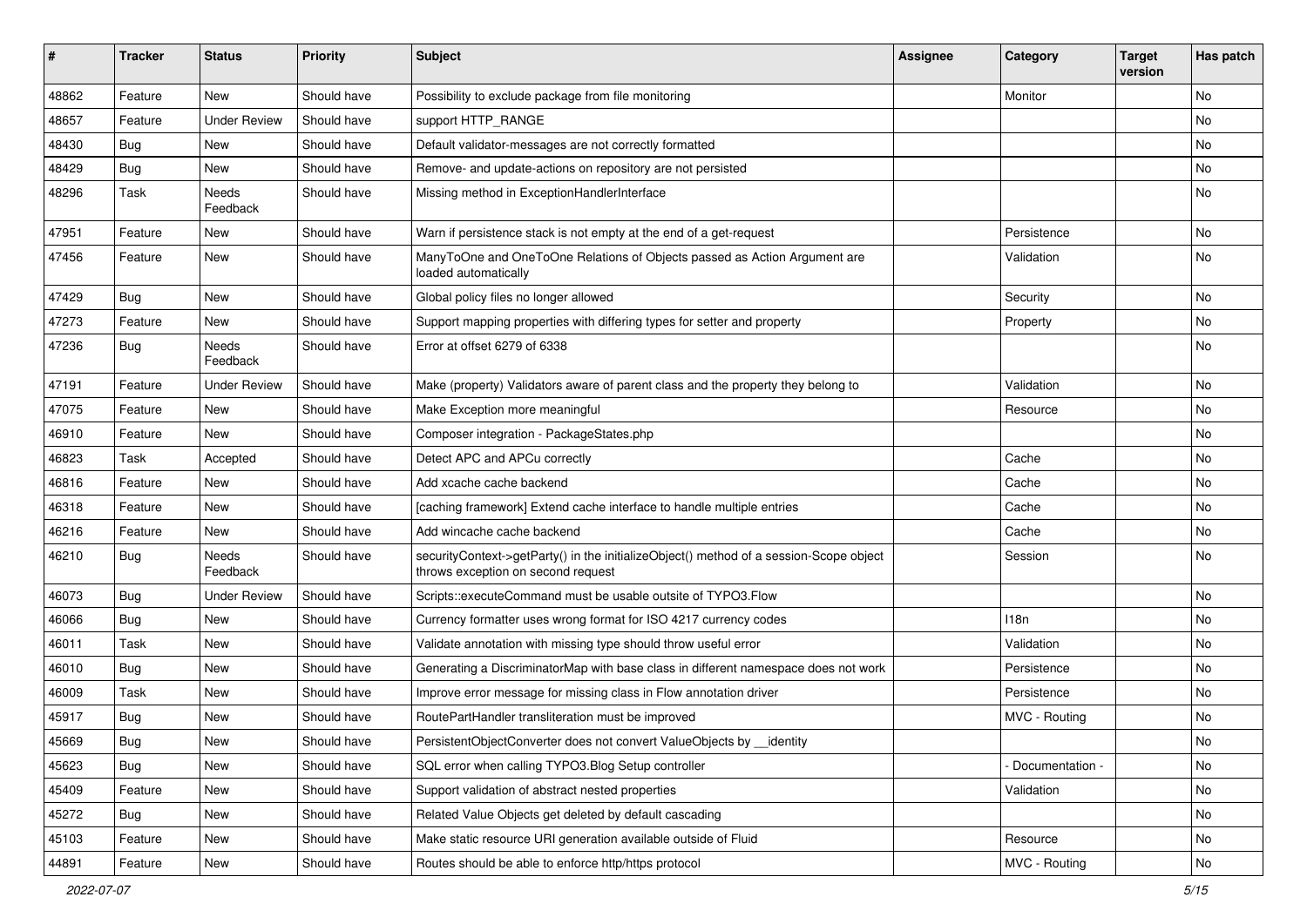| ∦     | <b>Tracker</b> | <b>Status</b>       | <b>Priority</b> | <b>Subject</b>                                                                                            | <b>Assignee</b> | Category        | <b>Target</b><br>version | Has patch |
|-------|----------------|---------------------|-----------------|-----------------------------------------------------------------------------------------------------------|-----------------|-----------------|--------------------------|-----------|
| 44712 | Task           | Accepted            | Should have     | Decouple Argument-Building in the HTTP-Request-Constructor                                                |                 | Http            |                          | <b>No</b> |
| 44563 | Feature        | <b>New</b>          | Should have     | Logged in users via HTTP Basic always get re-authenticated                                                |                 | Security        |                          | <b>No</b> |
| 44244 | <b>Bug</b>     | New                 | Should have     | defaultOrderings aren't applied on related objects                                                        |                 | Persistence     |                          | No        |
| 44123 | Feature        | <b>New</b>          | Should have     | Make the "Flow requires the PHP setting "date.timezone"" error more beautiful                             |                 |                 |                          | <b>No</b> |
| 43993 | Task           | New                 | Should have     | Warn when no migrations are found at all during doctrine: migrate                                         |                 | Persistence     |                          | No        |
| 43967 | Bug            | <b>New</b>          | Should have     | Error in evaluating orphanRemoval in Flow Annotation driver                                               |                 | Persistence     |                          | <b>No</b> |
| 43947 | <b>Bug</b>     | New                 | Should have     | Redirect to login after Session timeout                                                                   |                 |                 |                          | No        |
| 43841 | Feature        | New                 | Should have     | Add package support to validation errors                                                                  |                 |                 |                          | <b>No</b> |
| 43572 | Feature        | <b>New</b>          | Should have     | Uri should support manipulation of query arguments                                                        |                 |                 |                          | No        |
| 43082 | Feature        | Needs<br>Feedback   | Should have     | Add CLI support for scaffolding models, views, controller                                                 |                 |                 |                          | <b>No</b> |
| 42888 | Bug            | Needs<br>Feedback   | Should have     | ResourceManager chokes on non existing files                                                              |                 | Resource        |                          | <b>No</b> |
| 41807 | Task           | <b>Under Review</b> | Should have     | Initialize the eventmanager in the EntityManagerInterface                                                 |                 | Persistence     |                          | <b>No</b> |
| 41533 | <b>Bug</b>     | Needs<br>Feedback   | Should have     | Ignored object-validation in editAction when redirecting back from updateAction                           |                 |                 |                          | No        |
| 41420 | Feature        | New                 | Should have     | Support entity versioning                                                                                 |                 | Persistence     |                          | No        |
| 41414 | Task           | Needs<br>Feedback   | Should have     | Check packageKey naming / file structure below Packages/Vendor                                            |                 | Package         |                          | <b>No</b> |
| 40283 | Bug            | <b>New</b>          | Should have     | New constructor in grandparent class not called                                                           |                 | Object          |                          | <b>No</b> |
| 39910 | Feature        | Accepted            | Should have     | Ability to query user based on roles                                                                      |                 | Security        |                          | No        |
| 39674 | Bug            | <b>New</b>          | Should have     | \TYPO3\FLOW3\var dump behaves weird in controller actions doing return                                    |                 | <b>MVC</b>      |                          | <b>No</b> |
| 39414 | Bug            | New                 | Should have     | Security Documentation                                                                                    |                 | Documentation - |                          | No        |
| 39088 | Feature        | New                 | Should have     | Add a sgnalslot before compilation                                                                        |                 | Core            |                          | <b>No</b> |
| 38216 | Bug            | Needs<br>Feedback   | Should have     | Static method calls in reflected classes refer to _Original class                                         |                 |                 |                          | No        |
| 37846 | Feature        | New                 | Should have     | Should be able to declare more than one controllerObjectName per requestPatterns                          |                 | Security        |                          | No        |
| 37564 | Bug            | New                 | Should have     | Validation of Parent Object containing properties of type ManyToOne and<br>ManyToMany to same Target      |                 | Validation      |                          | No        |
| 37405 | Feature        | <b>Under Review</b> | Should have     | When changing a property wich is used in routing the Link-VH should direkt to the<br>new properties value |                 | MVC - Routing   |                          | No        |
| 37316 | Bug            | New                 | Should have     | Use findBestMatchingLocale instead of getDefaultLocale?                                                   |                 | Validation      |                          | No        |
| 37279 | Feature        | New                 | Should have     | Request PropertyMapping                                                                                   |                 | Property        |                          | No        |
| 36955 | Feature        | New                 | Should have     | Add type filter to var_dump()                                                                             |                 | Error           |                          | No        |
| 36804 | Bug            | New                 | Should have     | Orphaned entities within aggregates are not removed                                                       |                 | Persistence     |                          | No        |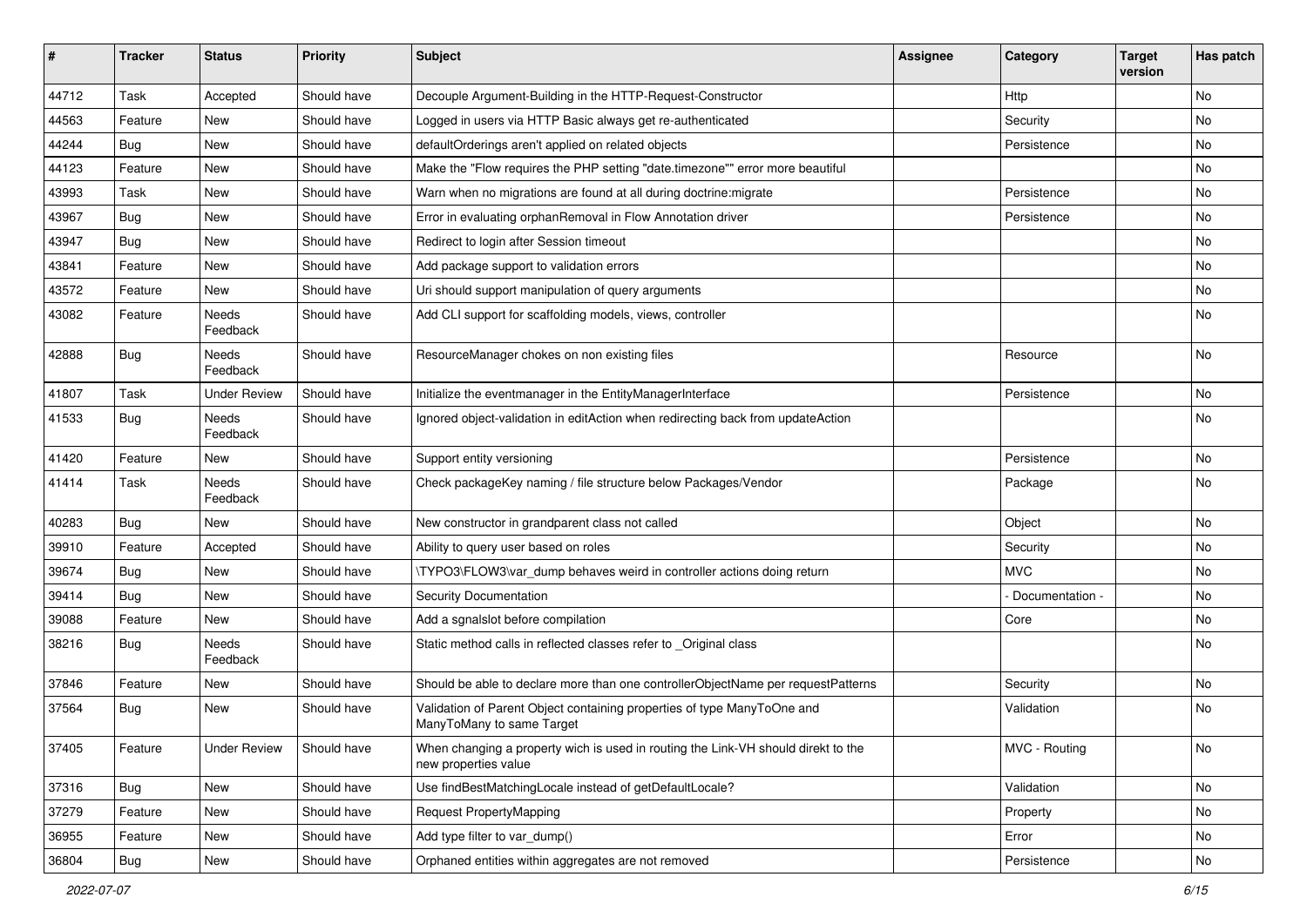| ∦     | <b>Tracker</b>   | <b>Status</b> | <b>Priority</b> | <b>Subject</b>                                                                                | <b>Assignee</b> | Category    | Target<br>version | Has patch |
|-------|------------------|---------------|-----------------|-----------------------------------------------------------------------------------------------|-----------------|-------------|-------------------|-----------|
| 36634 | Bug              | <b>New</b>    | Should have     | Reconstituted entities do not have their properties set when initializeObject() is called     |                 |             |                   | No        |
| 36633 | <b>Bug</b>       | New           | Should have     | Reconstituted entities should not have the FLOW3_Persistence_clone property set               |                 |             |                   | No        |
| 36510 | Feature          | New           | Should have     | <b>Firewall Redirect?</b>                                                                     |                 |             |                   | No        |
| 36509 | Feature          | New           | Should have     | redirectToUri to an uri with acl forces a 403 because of missing csrf token.                  |                 |             |                   | <b>No</b> |
| 36508 | <b>Bug</b>       | New           | Should have     | AuthenticationProvider Request Patterns                                                       |                 | Security    |                   | No        |
| 36495 | Bug              | New           | Should have     | HTTP Response is sent before persistence preventing Exceptions to be displayed on<br>redirect |                 | Persistence |                   | No        |
| 35970 | Task             | <b>New</b>    | Should have     | Improve performance of Utility/Arrays::integerExplode by using array_map                      |                 |             |                   | <b>No</b> |
| 35783 | Feature          | New           | Should have     | Lifecycle method after property mapping                                                       |                 | Object      |                   | No        |
| 35781 | Feature          | New           | Should have     | Model validation                                                                              |                 | Validation  |                   | No        |
| 35709 | Task             | New           | Should have     | Implement global Command aliases                                                              |                 | Cli         |                   | No        |
| 35083 | Bug              | New           | Should have     | involving SecurityContext in Widget's __wakeup situation leads to an exception                |                 | Object      |                   | No        |
| 34816 | Feature          | New           | Should have     | Long text encryption                                                                          |                 | Security    |                   | No        |
| 34404 | Bug              | <b>New</b>    | Should have     | JsonView transformObject does not respect_descendAll configuration                            |                 |             |                   | <b>No</b> |
| 33710 | Feature          | New           | Should have     | Configuration based on Domain                                                                 |                 |             |                   | No        |
| 33587 | Feature          | New           | Should have     | Automatically remove unused Resources                                                         |                 | Resource    |                   | No        |
| 33465 | <b>Bug</b>       | New           | Should have     | Some vital commands to recover the system fail when recovery is needed                        |                 | Command     |                   | <b>No</b> |
| 33293 | <b>Bug</b>       | New           | Should have     | Injection to private variable results in injection of the the wrong class                     |                 |             |                   | No        |
| 33258 | Major<br>Feature | Accepted      | Should have     | Implement support for Assetic                                                                 |                 |             |                   | No        |
| 33078 | <b>Bug</b>       | New           | Should have     | No Redirect to Login                                                                          |                 | Security    |                   | No        |
| 33069 | Task             | <b>New</b>    | Should have     | Make command output sparse, implement generic verbose switch                                  |                 | Command     |                   | No        |
| 33018 | Feature          | New           | Should have     | Translator should support override of labels from other packages                              |                 | 118n        |                   | No        |
| 32985 | Feature          | New           | Should have     | Implement Processing Rules when merging numerically-indexed arrays                            |                 | Utility     |                   | No        |
| 32294 | Feature          | <b>New</b>    | Should have     | Lazy initialization of loggers                                                                |                 |             |                   | No        |
| 32106 | Feature          | Accepted      | Should have     | Support for Object source in PropertyMapper                                                   |                 | Property    |                   | Yes       |
| 31262 | Feature          | <b>New</b>    | Should have     | Named arguments in Objects.yaml for constructor arguments                                     |                 | Object      |                   | No        |
| 31261 | Feature          | New           | Should have     | Virtual objects - generate proxy classes for interfaces                                       |                 | Object      |                   | No        |
| 31002 | <b>Bug</b>       | New           | Should have     | Generated __ sleep method handles static properties as members.                               |                 | Reflection  |                   |           |
| 30428 | Feature          | New           | Should have     | Cloning of request arguments                                                                  |                 | <b>MVC</b>  |                   |           |
| 30425 | Bug              | New           | Should have     | New methods are not updated in Policies during Development                                    |                 | Security    |                   |           |
| 30423 | Feature          | New           | Should have     | Rendering template of other action without forward                                            |                 | <b>MVC</b>  |                   | No        |
| 30418 | Feature          | New           | Should have     | Package bootstrapping following dependencies                                                  |                 | Core        |                   |           |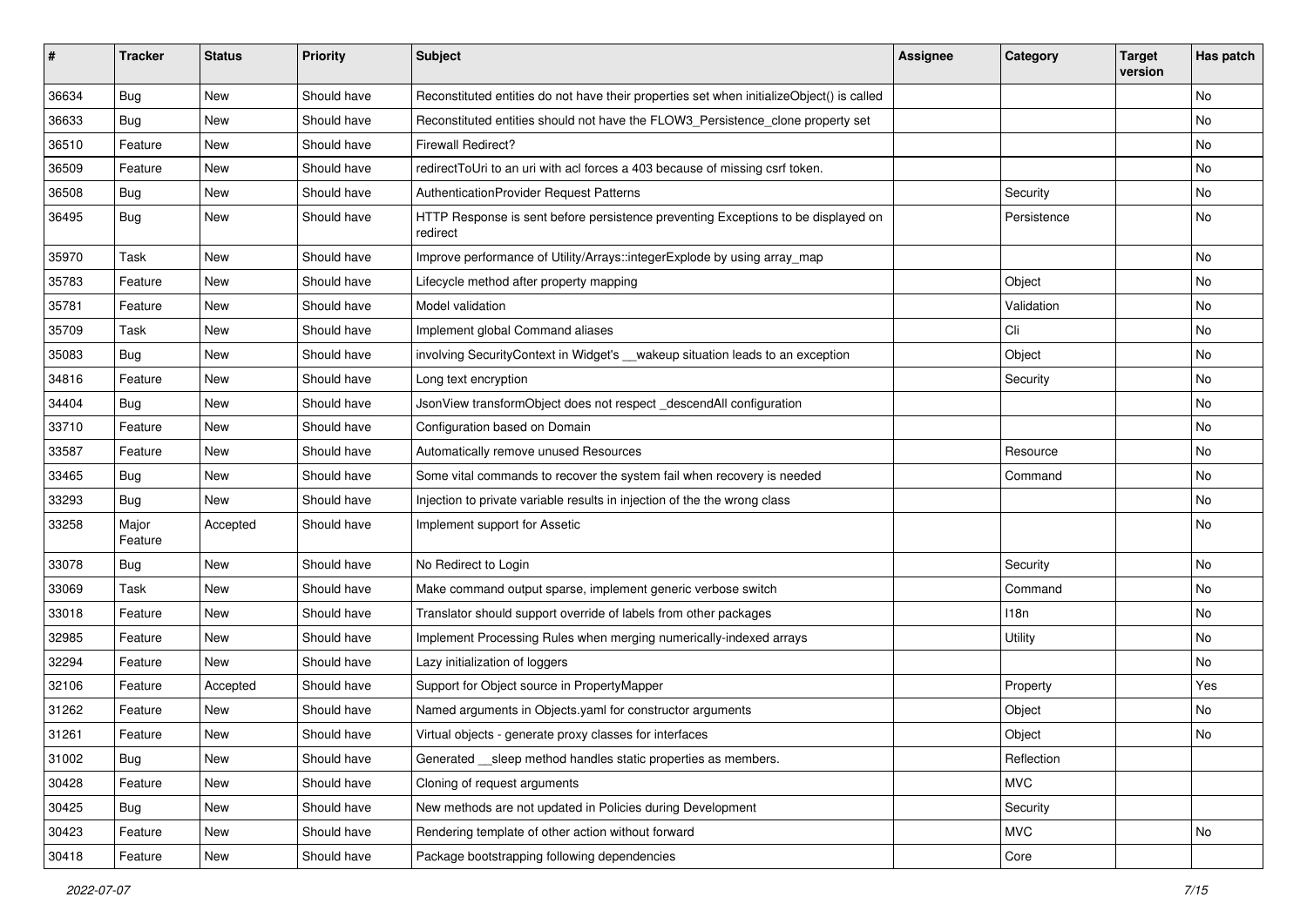| $\pmb{\#}$ | <b>Tracker</b>   | <b>Status</b>     | <b>Priority</b> | <b>Subject</b>                                                                         | <b>Assignee</b> | Category        | <b>Target</b><br>version | Has patch |
|------------|------------------|-------------------|-----------------|----------------------------------------------------------------------------------------|-----------------|-----------------|--------------------------|-----------|
| 30258      | Feature          | <b>New</b>        | Should have     | Support optional package dependencies                                                  |                 |                 |                          |           |
| 29476      | Feature          | New               | Should have     | Provider rendering time and query count for request                                    |                 |                 |                          |           |
| 29425      | <b>Bug</b>       | <b>New</b>        | Should have     | Deletion of a blog post with resources fails with FK constraint error                  |                 | Persistence     |                          |           |
| 29258      | Feature          | Needs<br>Feedback | Should have     | Provide a way to override classes by environment                                       |                 |                 |                          | No        |
| 29202      | Task             | <b>New</b>        | Should have     | Provide a Cherokee Server Configuration for FLOW3                                      |                 | Documentation - |                          |           |
| 28399      | Feature          | Needs<br>Feedback | Should have     | Validation message and code should be configurable for bundled validators              |                 | Validation      |                          | No        |
| 28319      | Bug              | Needs<br>Feedback | Should have     | Access denied will be logged at the wrong location in nested calls                     |                 | Security        |                          | No        |
| 28231      | Feature          | <b>New</b>        | Should have     | Allow output to STDERR for CLI Response                                                |                 | <b>MVC</b>      |                          |           |
| 28136      | Feature          | <b>New</b>        | Should have     | HTTP Semantics for Transactions and more                                               |                 | Persistence     |                          | No        |
| 27088      | <b>Bug</b>       | On Hold           | Should have     | initializeObject() is called too early when reconstructing entities                    |                 | Object          |                          | No        |
| 27045      | <b>Bug</b>       | <b>New</b>        | Should have     | Introduced properties are not available in the reflection service during a compile run |                 | <b>AOP</b>      |                          |           |
| 26767      | Feature          | New               | Should have     | Reflection method to get a method return type and documentation                        |                 | Reflection      |                          |           |
| 26745      | Feature          | <b>New</b>        | Should have     | MVC should know about entities lying in the session                                    |                 | <b>MVC</b>      |                          | No        |
| 25988      | Bug              | <b>New</b>        | Should have     | Useless proxies are built for some classes                                             |                 | Object          |                          |           |
| 25907      | Task             | New               | Should have     | Referrer should only contain the URI of the previous request                           |                 | <b>MVC</b>      |                          |           |
| 9861       | Feature          | Needs<br>Feedback | Should have     | Leave logging up and running as long as possible                                       |                 | Log             |                          | No        |
| 9537       | Feature          | <b>New</b>        | Should have     | Query criterions should be able to compare whole objects                               |                 | Persistence     |                          |           |
| 9313       | Feature          | <b>New</b>        | Should have     | Support for currencies                                                                 |                 | 118n            |                          | No        |
| 8464       | Feature          | New               | Should have     | Write settings using the ConfigurationManager                                          |                 | Configuration   |                          | No        |
| 8463       | Feature          | New               | Should have     | Check security policy for objects reconstituted in the session scope                   |                 | Security        |                          |           |
| 8462       | Feature          | <b>New</b>        | Should have     | Check subobjects in query rewriting                                                    |                 | Security        |                          |           |
| 6178       | Feature          | New               | Should have     | Implement FileType and FileSize validators                                             |                 | Validation      |                          |           |
| 5774       | Feature          | <b>New</b>        | Should have     | Package Manager should clear all cache entries tagged with %PACKAGE%                   |                 | Package         |                          |           |
| 3728       | Feature          | New               | Should have     | Support arrays of objects as controller arguments                                      |                 | <b>MVC</b>      |                          |           |
| 3585       | Major<br>Feature | New               | Should have     | Implement support for value objects                                                    |                 |                 |                          | No        |
| 3153       | Feature          | New               | Should have     | Support of action based filter rules defined by annotation.                            |                 | <b>MVC</b>      |                          |           |
| 2817       | Feature          | Needs<br>Feedback | Should have     | Provide safeguard for preventing multiple submits of a form                            |                 | <b>MVC</b>      |                          | No        |
| 51972      | Bug              | New               | Should have     | Joins for every deep property constraint make cartesian selection                      | Adrian Föder    |                 |                          | Yes       |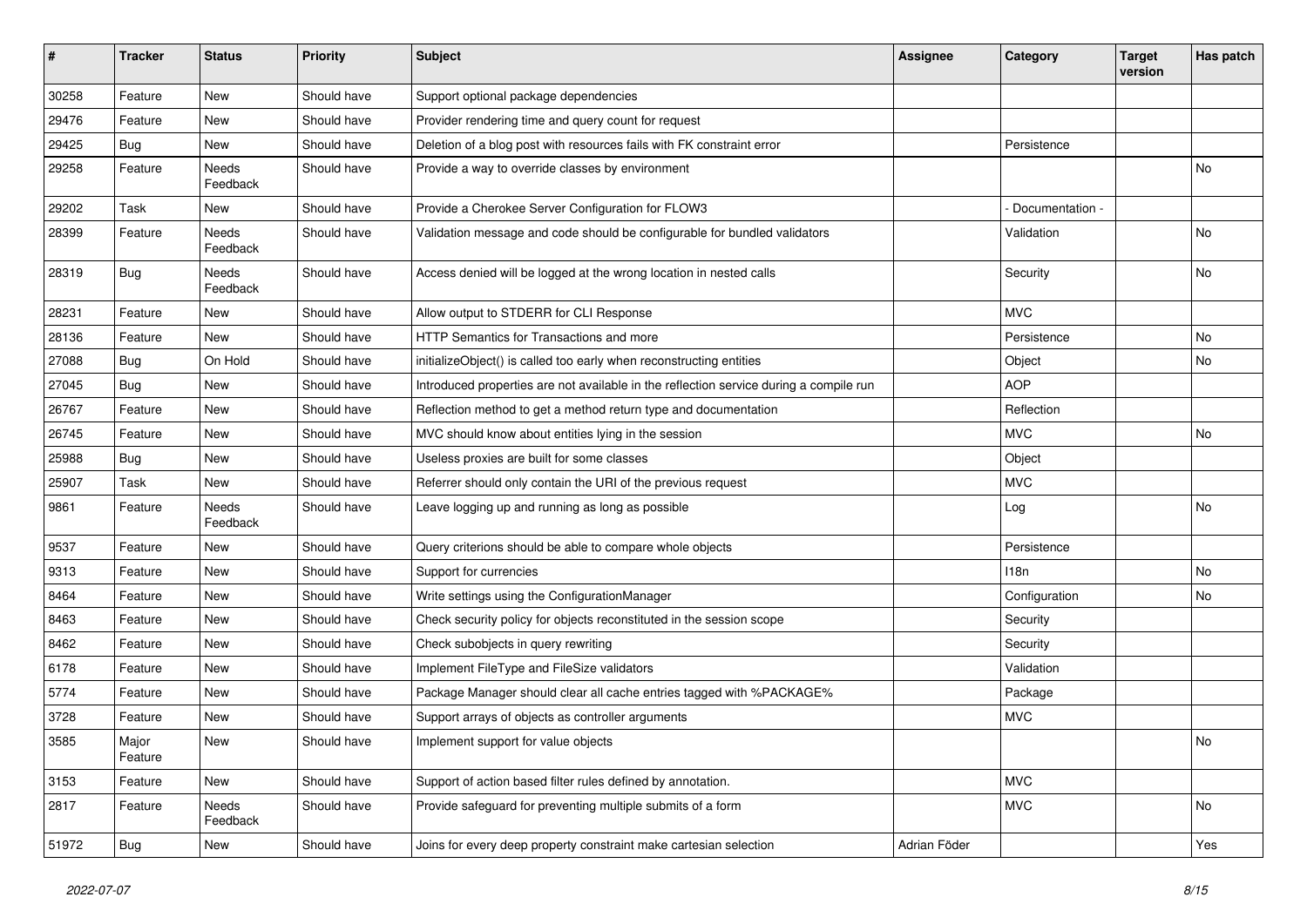| ∦     | <b>Tracker</b> | <b>Status</b>            | <b>Priority</b> | <b>Subject</b>                                                                                              | <b>Assignee</b>             | Category        | <b>Target</b><br>version | Has patch |
|-------|----------------|--------------------------|-----------------|-------------------------------------------------------------------------------------------------------------|-----------------------------|-----------------|--------------------------|-----------|
| 49806 | Task           | Accepted                 | Should have     | Date formatting should care about the time zone                                                             | Adrian Föder                | 118n            |                          | No        |
| 49566 | <b>Bug</b>     | <b>New</b>               | Should have     | NULL source values are not handled correctly                                                                | Adrian Föder                | Property        |                          | No        |
| 48167 | Feature        | Accepted                 | Should have     | Command line account and role browsing                                                                      | Adrian Föder                | Security        |                          | No        |
| 44542 | Task           | New                      | Should have     | Mention the risk of requestPatterns regarding foreign package's SecurityContext<br>usage                    | Adrian Föder                | Documentation - |                          | No        |
| 59672 | Feature        | <b>Under Review</b>      | Should have     | Add support for Doctrine 2.5 embeddables                                                                    | Alexander Berl              | Persistence     |                          | <b>No</b> |
| 48596 | Bug            | <b>Under Review</b>      | Should have     | Ignored Tags configuration should be easier to configure from packages                                      | Alexander Berl              | Configuration   |                          | No        |
| 48532 | <b>Bug</b>     | <b>Under Review</b>      | Should have     | JsonView Configuration behaves differently for arrays and objects                                           | Alexander Berl              | <b>MVC</b>      |                          | No        |
| 40824 | Bug            | Needs<br>Feedback        | Should have     | Modified action controller methods not detected properly                                                    | Andreas Förthner            |                 |                          | No        |
| 29387 | Feature        | <b>Needs</b><br>Feedback | Should have     | A token with wrong credentials should throw an exception                                                    | Andreas Förthner   Security |                 |                          |           |
| 9968  | Feature        | New                      | Should have     | Promote security publishing configuration automatically when persisting models                              | Andreas Förthner            | Security        |                          |           |
| 5442  | Feature        | New                      | Should have     | Destroy session / logout user on deleting an account                                                        | Andreas Förthner            | Security        |                          |           |
| 3621  | Feature        | New                      | Should have     | Implement dynamic firewall filter registration                                                              | Andreas Förthner            | Security        |                          |           |
| 3619  | Feature        | New                      | Should have     | Implement System Policy Support/System Security                                                             | Andreas Förthner            | Security        |                          |           |
| 58773 | Bug            | Accepted                 | Should have     | Improve NoMatchingRouteException                                                                            | <b>Bastian</b><br>Waidelich | MVC - Routing   |                          | No        |
| 53350 | Bug            | Accepted                 | Should have     | Trying to create a Link in an Template in CLI Context should provide a helpful<br>exception                 | <b>Bastian</b><br>Waidelich | MVC - Routing   |                          | No        |
| 50395 | Bug            | Accepted                 | Should have     | Route cache caches routes for non dispatchable requests                                                     | Bastian<br>Waidelich        | MVC - Routing   |                          | No        |
| 45405 | <b>Bug</b>     | Accepted                 | Should have     | Uncaught Exception in DynamicRoutePart                                                                      | Bastian<br>Waidelich        | MVC - Routing   |                          | No        |
| 37302 | Bug            | Needs<br>Feedback        | Should have     | NumberValidator                                                                                             | Carsten Bleicker            | Validation      |                          | No        |
| 55306 | Bug            | <b>Under Review</b>      | Should have     | Filenames should not exceed 255 characters                                                                  | Christian Müller            |                 |                          | <b>No</b> |
| 54146 | Bug            | New                      | Should have     | Different sorting of arguments in ACL Patterns doesnt work                                                  | Christian Müller            | Security        |                          | No        |
| 46974 | Bug            | Accepted                 | Should have     | Original and Proxy class in one file makes it difficult to reach 100% code coverage for<br>functional tests | Christian Müller            | Object          |                          | No        |
| 34134 | <b>Bug</b>     | Needs<br>Feedback        | Should have     | PropertyMapper throws unnecessary exception                                                                 | Christian Müller            | Property        |                          | Yes       |
| 30890 | Feature        | Accepted                 | Should have     | Developer Toolbar                                                                                           | Christian Müller            | <b>MVC</b>      |                          | No        |
| 26986 | Feature        | Accepted                 | Should have     | Debug toolbar                                                                                               | Christian Müller            |                 |                          | No        |
| 41900 | Feature        | Accepted                 | Should have     | Check for duplicate PSR-0 autoload namespaces                                                               | Christian Jul<br>Jensen     | Package         |                          | No        |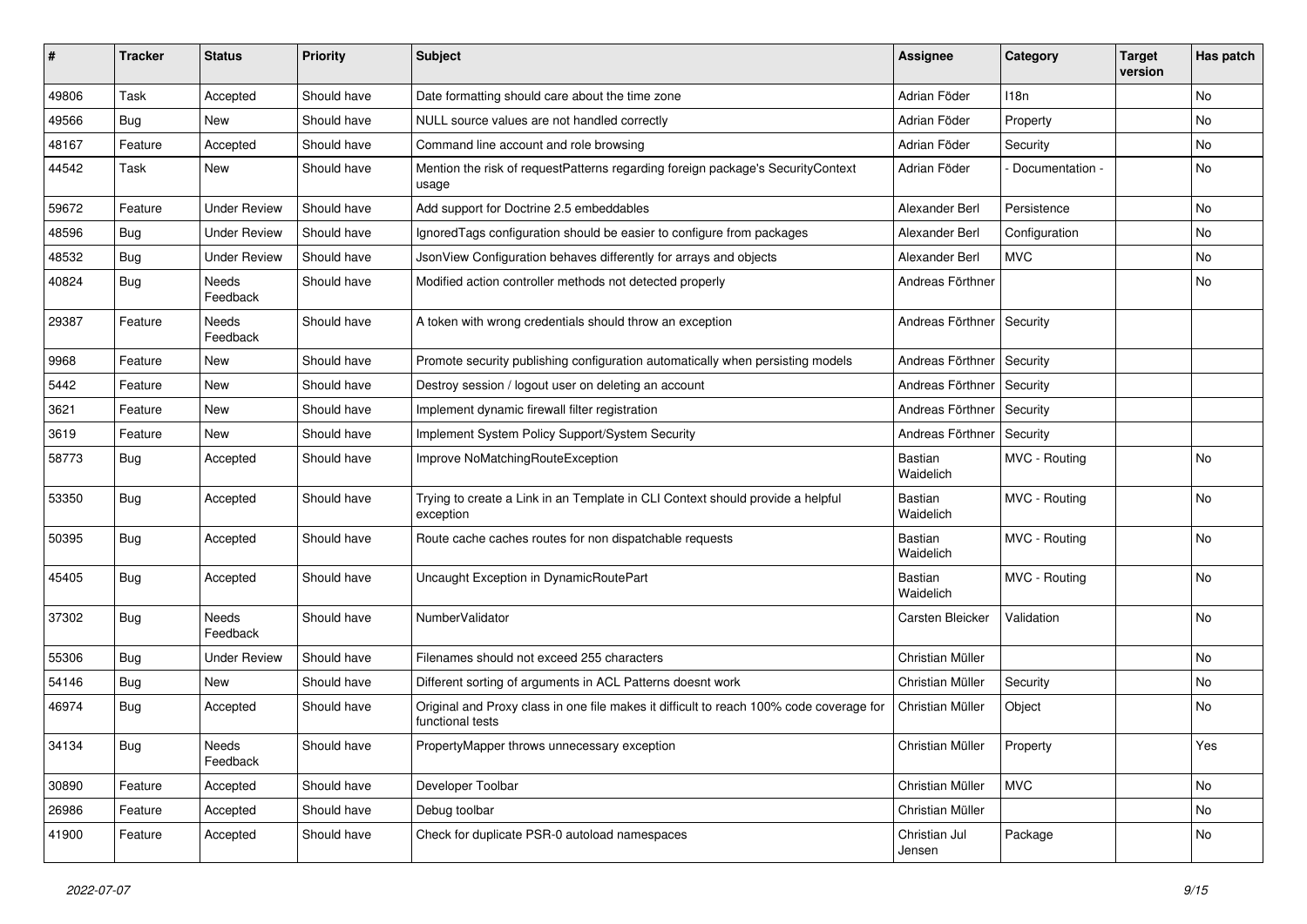| #     | <b>Tracker</b> | <b>Status</b>       | <b>Priority</b> | <b>Subject</b>                                                                                               | <b>Assignee</b>         | Category       | <b>Target</b><br>version | Has patch |
|-------|----------------|---------------------|-----------------|--------------------------------------------------------------------------------------------------------------|-------------------------|----------------|--------------------------|-----------|
| 41832 | Task           | <b>New</b>          | Should have     | Improve error handling for incompatible packages                                                             | Christian Jul<br>Jensen | Package        |                          | No        |
| 46371 | Feature        | New                 | Should have     | Support compilation of static information in proxy classes                                                   | Christopher<br>Hlubek   |                |                          | No        |
| 46063 | Feature        | New                 | Should have     | Implement username password provider with "remember me" persistent cookie                                    | Christopher<br>Hlubek   | Security       |                          | No        |
| 45100 | Feature        | <b>Under Review</b> | Should have     | RequestDispatchingAspect should check if entry point can handle current request                              | Christopher<br>Hlubek   |                |                          |           |
| 27322 | Feature        | On Hold             | Should have     | Add support for Appserver-in-PHP, which could result in much faster executions.                              | Christopher<br>Hlubek   |                |                          | No        |
| 1856  | Feature        | New                 | Should have     | The Package Manager checks dependencies between packages on each activation /<br>deactivation                | Christopher<br>Hlubek   | Package        |                          |           |
| 53262 | <b>Bug</b>     | New                 | Should have     | FileBakend have some race condition                                                                          | Dominique Feyer         | Cache          |                          | Yes       |
| 51811 | <b>Bug</b>     | New                 | Should have     | Improve session handle when the authenticated account is removed from persitance                             | Dominique Feyer         |                |                          | Yes       |
| 28052 | Feature        | On Hold             | Should have     | Possibility to enable or disable accounts                                                                    | Julian Kleinhans        | Security       |                          | No        |
| 58193 | <b>Bug</b>     | <b>Under Review</b> | Should have     | Forward-port changelogs to master branch                                                                     | Karsten<br>Dambekalns   |                |                          | No        |
| 50080 | Bug            | Needs<br>Feedback   | Should have     | Broken concept for CLI/Web separation                                                                        | Karsten<br>Dambekalns   | Core           |                          | No        |
| 44396 | Task           | Accepted            | Should have     | Move Doctrine ORM integration onto own namespace                                                             | Karsten<br>Dambekalns   | Persistence    |                          | No        |
| 44375 | Task           | Accepted            | Should have     | Make all persistence reads go through repositories                                                           | Karsten<br>Dambekalns   | Persistence    |                          | No        |
| 43192 | Bug            | Accepted            | Should have     | findByIdentifier() for non-persisted objects not working for custom identifier properties                    | Karsten<br>Dambekalns   | Persistence    |                          | No        |
| 42550 | Task           | <b>Under Review</b> | Should have     | Add top-level .htaccess to block everything but Web                                                          | Karsten<br>Dambekalns   |                |                          | No        |
| 41727 | <b>Bug</b>     | Accepted            | Should have     | @Flow\ldentity and @ORM\InheritanceType("JOINED") can't be used together                                     | Karsten<br>Dambekalns   |                |                          | No        |
| 41029 | <b>Bug</b>     | Accepted            | Should have     | Method security is also evaluating abstract classes                                                          | Karsten<br>Dambekalns   | Security       |                          | No        |
| 40410 | <b>Bug</b>     | Needs<br>Feedback   | Should have     | Exception when using Apc, Memcached of Redis cache backend for reflection status<br>and object configuration | Karsten<br>Dambekalns   | Cache          |                          | No        |
| 39699 | <b>Bug</b>     | Accepted            | Should have     | SQL DDL for TYPO3\FLOW3\Cache\Backend\PdoBackend                                                             | Karsten<br>Dambekalns   | Cache          |                          | No        |
| 39609 | Feature        | Accepted            | Should have     | <b>Migration Version</b>                                                                                     | Karsten<br>Dambekalns   | - Migrations - |                          | No        |
| 39253 | Feature        | Accepted            | Should have     | Remove mirroring mode option and code                                                                        | Karsten<br>Dambekalns   | Resource       |                          | No        |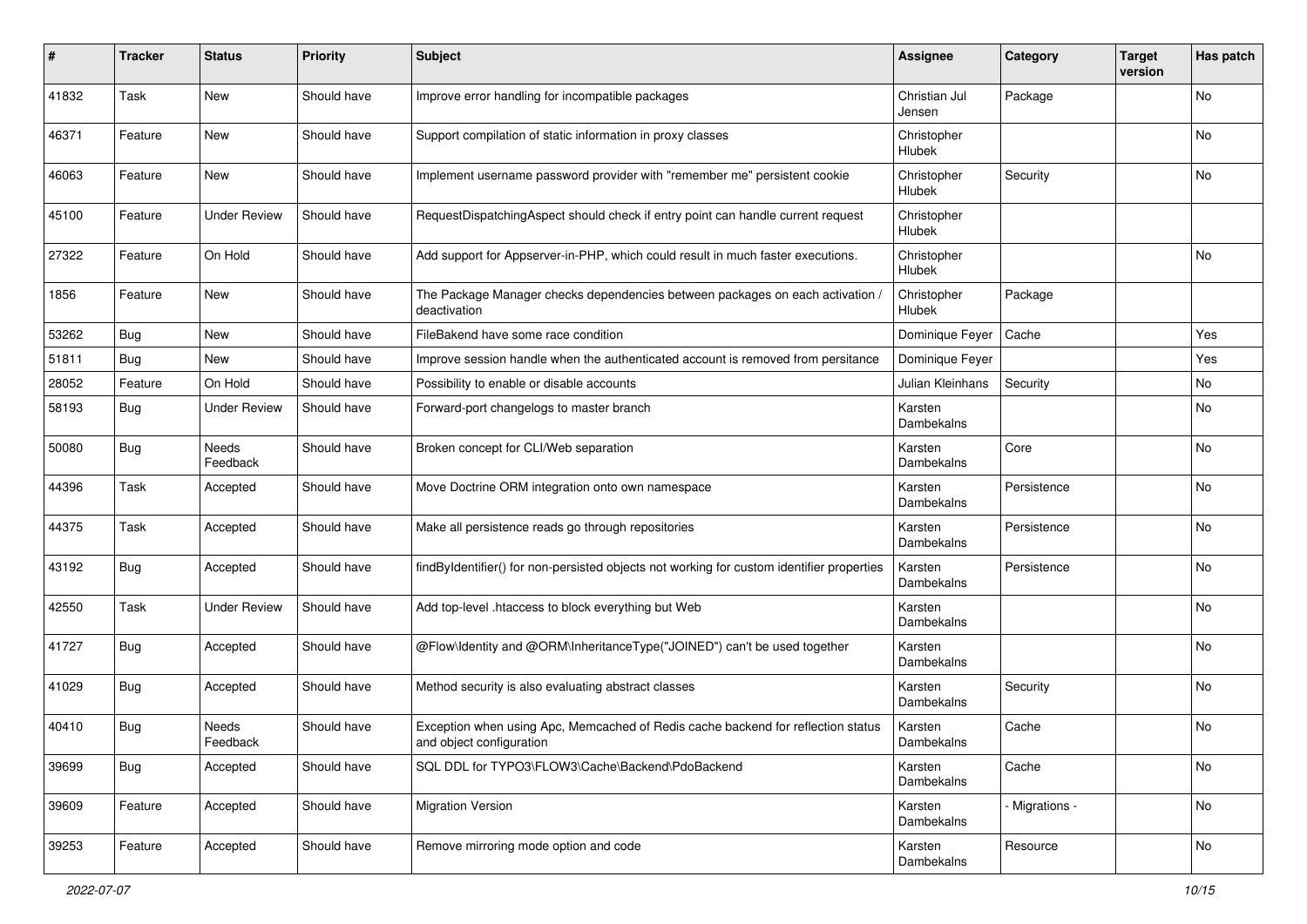| #     | <b>Tracker</b> | <b>Status</b>       | <b>Priority</b> | <b>Subject</b>                                                                   | <b>Assignee</b>       | Category      | <b>Target</b><br>version | Has patch |
|-------|----------------|---------------------|-----------------|----------------------------------------------------------------------------------|-----------------------|---------------|--------------------------|-----------|
| 37372 | Feature        | Accepted            | Should have     | Inheritance in ORM should be configured automatically                            | Karsten<br>Dambekalns | Persistence   |                          | No        |
| 37354 | <b>Bug</b>     | Accepted            | Should have     | Do not apply generateValueHash() and generateUuid() if custom identifier is used | Karsten<br>Dambekalns | Persistence   |                          | No        |
| 36840 | Task           | Accepted            | Should have     | Improve exception for wrong locales                                              | Karsten<br>Dambekalns | 118n          |                          | No        |
| 36715 | Feature        | Accepted            | Should have     | Make simultaneous use of multiple persistence backends possible                  | Karsten<br>Dambekalns | Persistence   |                          | No        |
| 35030 | Feature        | <b>Under Review</b> | Should have     | Dynamic locale detection                                                         | Karsten<br>Dambekalns | 118n          |                          | No        |
| 33937 | Feature        | Accepted            | Should have     | Convenience method to resolve public "resource://" paths                         | Karsten<br>Dambekalns | Resource      |                          | No        |
| 32607 | Feature        | Needs<br>Feedback   | Should have     | Export localized strings for JS consumption                                      | Karsten<br>Dambekalns | 118n          |                          | No        |
| 32574 | Bug            | Accepted            | Should have     | FLOW3 enters fork bombs when using cgi-fcgi vs cli                               | Karsten<br>Dambekalns | Core          |                          | No        |
| 30933 | Feature        | Needs<br>Feedback   | Should have     | Check for unique constraints on add()                                            | Karsten<br>Dambekalns | Persistence   |                          | No        |
| 28016 | Bug            | Needs<br>Feedback   | Should have     | Cascade remove of cleared ArrayCollection                                        | Karsten<br>Dambekalns | Persistence   |                          | No        |
| 27721 | Bug            | Needs<br>Feedback   | Should have     | Permissions of uploaded resources not correct                                    | Karsten<br>Dambekalns | Resource      |                          | No        |
| 26943 | Feature        | Needs<br>Feedback   | Should have     | Add i18n support to domain models                                                | Karsten<br>Dambekalns | 118n          |                          | No        |
| 26765 | Feature        | Accepted            | Should have     | Support class schema features for every reflected class                          | Karsten<br>Dambekalns | Reflection    |                          | No        |
| 13559 | Bug            | Accepted            | Should have     | ObjectSerializer failes with persistent objects within arrays                    | Karsten<br>Dambekalns | Persistence   |                          | No        |
| 4146  | Feature        | Accepted            | Should have     | Support typed parameters for validation                                          | Karsten<br>Dambekalns | Validation    |                          |           |
| 37373 | Feature        | <b>Under Review</b> | Should have     | Make annotation overrides / "injection" via Objects.yaml possible                | Marc Neuhaus          | Configuration |                          | No        |
| 28074 | Feature        | Needs<br>Feedback   | Should have     | Provide a shell script that installs Phoenix or FLOW3 from git                   | Markus Bucher         |               |                          | No        |
| 53189 | Bug            | New                 | Should have     | Blog tutorial no longer works                                                    | Philipp Maier         |               |                          | No        |
| 47859 | Task           | Accepted            | Should have     | Logging: Do not log all decisions in \TYPO3\Flow\Security\Aspect\LoggingAspect   | Robert Lemke          | Security      |                          | No        |
| 36800 | Task           | Accepted            | Should have     | Streamline Resource object API                                                   | Robert Lemke          | Resource      |                          | No        |
| 34674 | Feature        | Accepted            | Should have     | NotFoundView is not injected in ActionController                                 | Robert Lemke          | <b>MVC</b>    |                          | No        |
| 6712  | Feature        | Accepted            | Should have     | Implement mixin support                                                          | Robert Lemke          | AOP           |                          |           |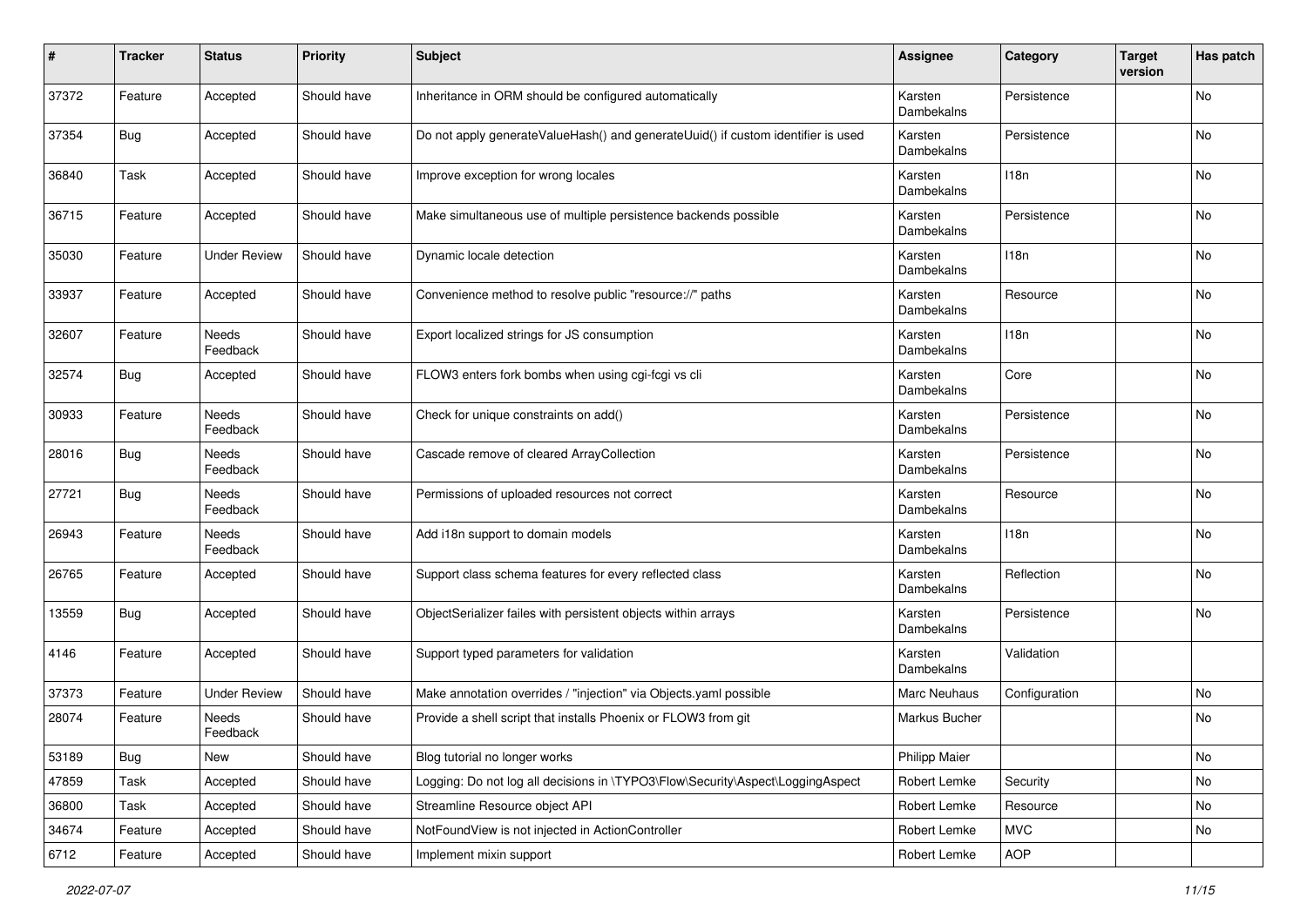| #     | <b>Tracker</b> | <b>Status</b>       | <b>Priority</b> | Subject                                                                                                | <b>Assignee</b>        | Category          | <b>Target</b><br>version | Has patch |
|-------|----------------|---------------------|-----------------|--------------------------------------------------------------------------------------------------------|------------------------|-------------------|--------------------------|-----------|
| 3588  | Feature        | Accepted            | Should have     | Support value objects in the Object Factory                                                            | Robert Lemke           | Object            |                          |           |
| 3312  | Feature        | Needs<br>Feedback   | Should have     | Allow for easy logging by annotations                                                                  | Robert Lemke           | Log               |                          |           |
| 3306  | Feature        | Accepted            | Should have     | Flush routes cache automatically on class file modifications                                           | Robert Lemke           | <b>MVC</b>        |                          |           |
| 890   | Feature        | <b>New</b>          | Should have     | Add priority for advice chains                                                                         | Robert Lemke           | <b>AOP</b>        |                          |           |
| 38038 | Task           | Accepted            | Should have     | Proofread FLOW3 manual                                                                                 | Ryan J. Peterson       | - Documentation - |                          | No        |
| 65684 | Bug            | New                 | Should have     | Could not acquire lock for ClassLoader cache creation                                                  | Sebastian Heuer        |                   |                          | No        |
| 43930 | Task           | Needs<br>Feedback   | Should have     | Remove canRender() completely?!                                                                        | Sebastian<br>Kurfuerst |                   |                          | No.       |
| 37292 | Bug            | <b>Under Review</b> | Should have     | PropertyMappingConfiguration::mapUnknownProperties is not passed down to<br>Subconfiguration           | Sebastian<br>Kurfuerst | Property          |                          | Yes       |
| 29972 | Feature        | <b>Under Review</b> | Should have     | Configurable Redirects                                                                                 | <b>Tim Kandel</b>      | MVC - Routing     |                          | No        |
| 58975 | Bug            | <b>New</b>          | Must have       | Fix command for Linux in Qucikstart documentation                                                      |                        | Documentation -   |                          | No        |
| 58622 | Feature        | New                 | Must have       | Clearer Exception: Array to string conversion                                                          |                        | Core              |                          | No        |
| 57541 | Bug            | <b>Under Review</b> | Must have       | Content Security: operands work intrinsically differently in Rewrite and Manual check                  |                        | Security          |                          | No        |
| 56856 | Bug            | <b>Under Review</b> | Must have       | Fix StandardView Template                                                                              |                        |                   |                          | No        |
| 56744 | Feature        | <b>New</b>          | Must have       | stay logged in                                                                                         |                        |                   |                          | No        |
| 56601 | Bug            | <b>Under Review</b> | Must have       | PersistenceManager wrong handling of ORM\ld                                                            |                        |                   |                          | No        |
| 56544 | Bug            | New                 | Must have       | FLOW Exception on tar package inclusion via composer                                                   |                        | Core              |                          | No        |
| 55937 | Bug            | New                 | Must have       | FlashMessage queue is lost                                                                             |                        | Session           |                          | No        |
| 54549 | Bug            | New                 | Must have       | PackageManager::createPackage is incompatible to PackageManagerInterface                               |                        |                   |                          | No        |
| 54451 | Bug            | New                 | Must have       | No functionality at Apache environments with suexec                                                    |                        |                   |                          | No        |
| 51120 | Bug            | New                 | Must have       | \TYPO3\Flow\Core\Booting::buildSubprocessCommand - wrong command if passed<br>more than one parameters |                        | Core              |                          | No        |
| 49423 | Bug            | <b>New</b>          | Must have       | Role name and packageKey are not accessible                                                            |                        |                   |                          | No        |
| 49373 | Bug            | New                 | Must have       | Methods policy with key "Controllers" is ignored                                                       |                        | Security          |                          | No        |
| 47073 | Bug            | New                 | Must have       | Cookie causes Error after Update                                                                       |                        | Http              |                          | No        |
| 46120 | Bug            | New                 | Must have       | Important step missing in the installation chapter                                                     |                        | Documentation -   |                          | No        |
| 45249 | <b>Bug</b>     | New                 | Must have       | Update composer project-create command listing                                                         |                        | - Documentation - |                          | No.       |
| 44738 | Feature        | New                 | Must have       | Re-Validation of argument's custom validators                                                          |                        | Validation        |                          | No        |
| 42606 | <b>Bug</b>     | New                 | Must have       | Content Security with nested objects                                                                   |                        | Security          |                          | No        |
| 42520 | <b>Bug</b>     | New                 | Must have       | Cache must be flushed globally for package state changes                                               |                        | Core              |                          | No        |
| 41496 | Bug            | New                 | Must have       | Upload identical Resources, deleting fails                                                             |                        | Resource          |                          | No        |
| 41148 | Bug            | New                 | Must have       | Converting of ValueObjects                                                                             |                        |                   |                          | No        |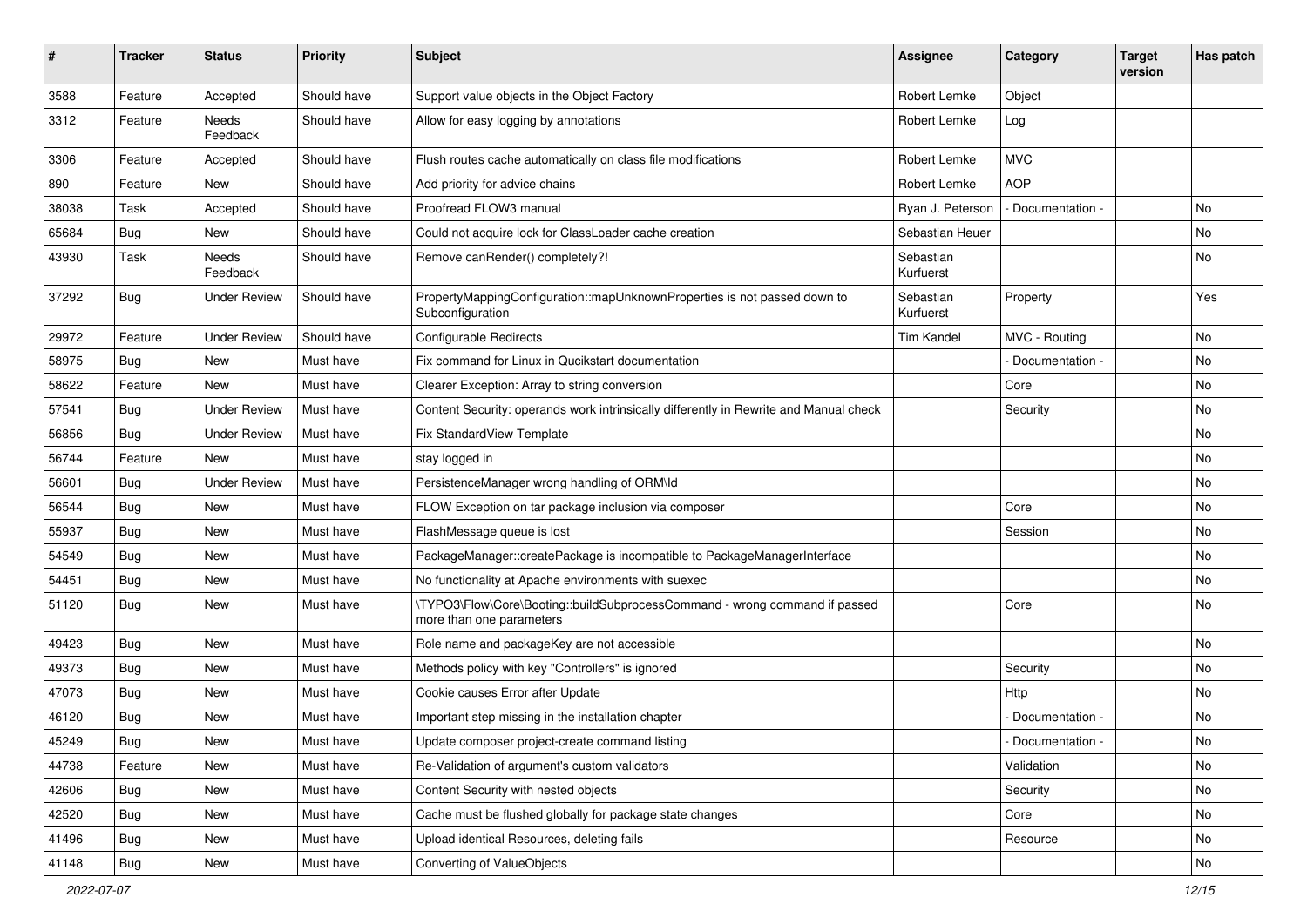| ∦     | <b>Tracker</b> | <b>Status</b>       | <b>Priority</b> | <b>Subject</b>                                                                                                                                          | <b>Assignee</b>       | Category      | <b>Target</b><br>version | Has patch |
|-------|----------------|---------------------|-----------------|---------------------------------------------------------------------------------------------------------------------------------------------------------|-----------------------|---------------|--------------------------|-----------|
| 38980 | Bug            | New                 | Must have       | ActionController: behavior of required arguments is not consistent                                                                                      |                       | Validation    |                          | <b>No</b> |
| 37571 | <b>Bug</b>     | <b>New</b>          | Must have       | Inherited proxies fail when implementing clone                                                                                                          |                       | <b>AOP</b>    |                          | No        |
| 37473 | <b>Bug</b>     | New                 | Must have       | Subsequent Exceptions related to Doctrine Entity Manager makes it snap shut                                                                             |                       | - Testing -   |                          | No        |
| 37227 | Bug            | On Hold             | Must have       | securityContext->getParty is not available in widget context                                                                                            |                       | Session       |                          | No        |
| 35831 | <b>Bug</b>     | New                 | Must have       | Deleting or unpublishing of a resource deletes all published symlinks<br>(Web/_Resources/Persistent)                                                    |                       |               |                          | No        |
| 35720 | <b>Bug</b>     | New                 | Must have       | Access denied Exception for widget links to actions with a policy                                                                                       |                       | Security      |                          | No        |
| 33055 | <b>Bug</b>     | New                 | Must have       | AccessDeniedException instead of WebRedirect                                                                                                            |                       | Security      |                          | No        |
| 32869 | Bug            | New                 | Must have       | Security config tokenClass doesnt throw exception if not found the class                                                                                |                       | Security      |                          | No        |
| 32105 | Bug            | New                 | Must have       | IgnoreValidation ignored if ACL is set for this controller action                                                                                       |                       | Security      |                          | No        |
| 31210 | <b>Bug</b>     | New                 | Must have       | constructor of proxy class not compatible with interfaces defening a constructor                                                                        |                       | Object        |                          | No        |
| 30424 | Bug            | <b>New</b>          | Must have       | Forward object arguments with changes                                                                                                                   |                       | <b>MVC</b>    |                          |           |
| 29405 | <b>Bug</b>     | New                 | Must have       | When storing a new entity inside the session, it will be fully serialized instead of just<br>the reference being stored                                 |                       | Session       |                          |           |
| 27379 | <b>Bug</b>     | Needs<br>Feedback   | Must have       | add check to clear the database at tearDown in testing                                                                                                  |                       |               |                          | No        |
| 11039 | Bug            | Needs<br>Feedback   | Must have       | Static object container injects properties to result of factory object                                                                                  |                       |               |                          | No        |
| 10678 | <b>Bug</b>     | New                 | Must have       | ReflectionService doesn't reflect methods of child classes correctly when they get<br>reflected before their parent class in the initialization process |                       | Reflection    |                          |           |
| 3755  | Task           | <b>New</b>          | Must have       | Concurrency stress testing and cache mechanism                                                                                                          |                       | - Testing -   |                          |           |
| 3580  | Feature        | New                 | Must have       | Create an administration panel for the FLOW3 Development context                                                                                        |                       | <b>MVC</b>    |                          |           |
| 1785  | Feature        | New                 | Must have       | Automatic garbage collection for expired cache entries                                                                                                  |                       | Cache         |                          |           |
| 38065 | Feature        | New                 | Must have       | Implement content security for DQL queries                                                                                                              | Andreas Förthner      | Security      |                          | No        |
| 6603  | Feature        | New                 | Must have       | Provide a policy management API                                                                                                                         | Andreas Förthner      | Security      |                          |           |
| 58494 | <b>Bug</b>     | Needs<br>Feedback   | Must have       | Inifinite redirects if index.php presents in URI                                                                                                        | Bastian<br>Waidelich  | MVC - Routing |                          | <b>No</b> |
| 55870 | Feature        | New                 | Must have       | Enhance f:form.textfield or add a f:form.datefield VH with enhanced validation and<br>propertymapping                                                   | Christian Müller      |               |                          | <b>No</b> |
| 45253 | Task           | Accepted            | Must have       | Throw exception in PointcutMethodNameFilter if given method's argument does not<br>match the actual method signature                                    | Christian Müller      | Security      |                          | No        |
| 50115 | Feature        | <b>Under Review</b> | Must have       | During the policy loading, we need to take care if class exist                                                                                          | Dominique Feyer       | Security      |                          | Yes       |
| 44314 | Task           | Accepted            | Must have       | slightly file permissions for /Configuration/* and /Data/Persistent/EncryptionKey                                                                       | Karsten<br>Dambekalns | Security      |                          | No        |
| 43621 | Bug            | <b>Under Review</b> | Must have       | Composer installer overwrites Settings.yaml.example                                                                                                     | Karsten<br>Dambekalns |               |                          | No        |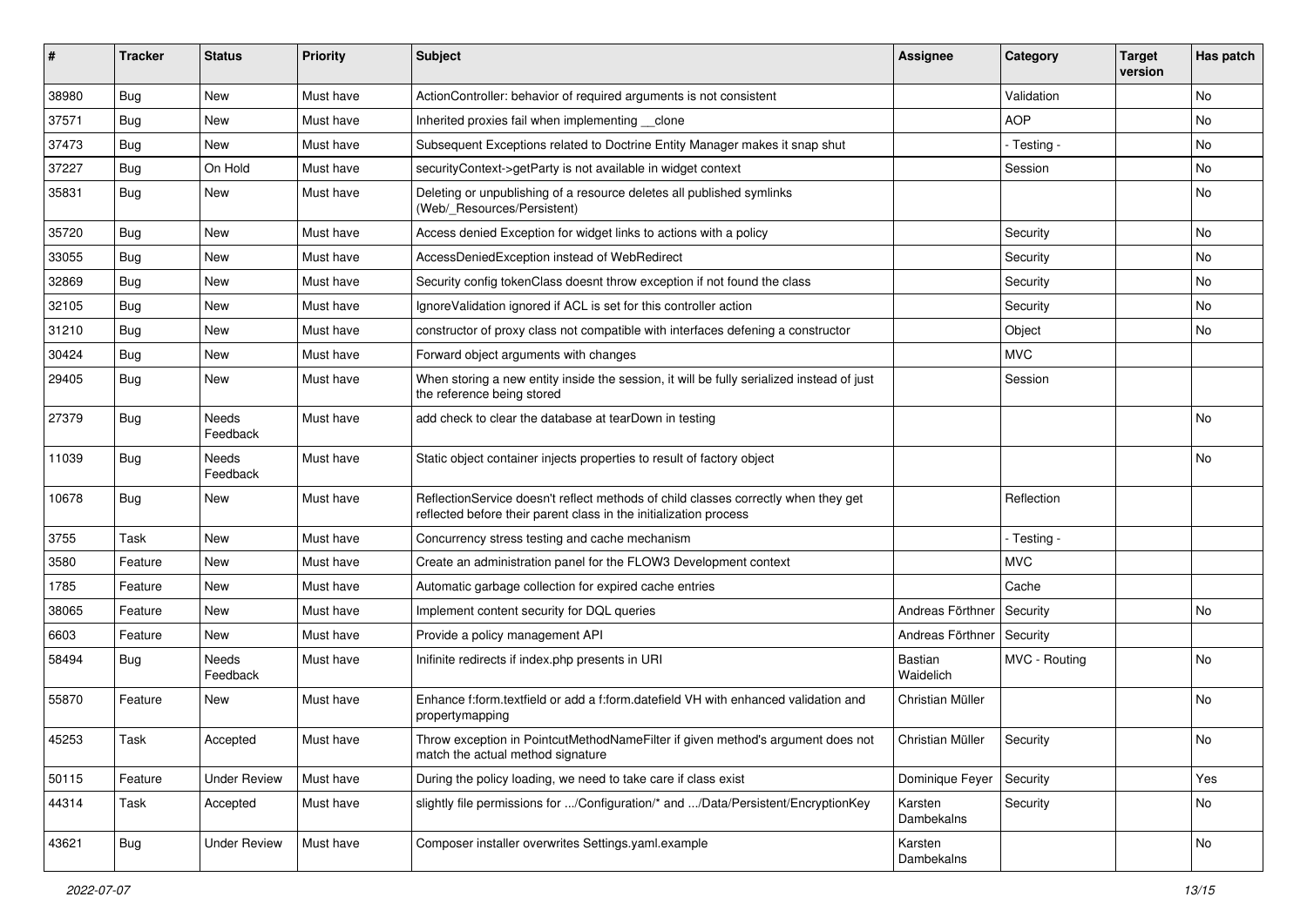| #     | Tracker    | <b>Status</b>       | <b>Priority</b> | <b>Subject</b>                                                                                          | <b>Assignee</b>       | Category         | <b>Target</b><br>version | Has patch      |
|-------|------------|---------------------|-----------------|---------------------------------------------------------------------------------------------------------|-----------------------|------------------|--------------------------|----------------|
| 40555 | Feature    | Accepted            | Must have       | Missing command arguments parameter in Core\Booting\Scripts::executeCommand()                           | Karsten<br>Dambekalns | Core             |                          | Yes            |
| 37352 | Bug        | <b>Under Review</b> | Must have       | generateValueHash() should use getIdentifierByObject()                                                  | Karsten<br>Dambekalns | Persistence      |                          | <b>No</b>      |
| 35868 | Bug        | On Hold             | Must have       | Unstable condition in Utility\Environment                                                               | Karsten<br>Dambekalns | Environment      |                          | <b>No</b>      |
| 34879 | <b>Bug</b> | Accepted            | Must have       | Proxied object is not update()able                                                                      | Karsten<br>Dambekalns | Persistence      |                          | No             |
| 33024 | <b>Bug</b> | Accepted            | Must have       | Exception when validating a float in a Model with the Number validator                                  | Karsten<br>Dambekalns | 118 <sub>n</sub> |                          | No             |
| 32873 | Bug        | Accepted            | Must have       | Value changes for logged in account are not persisted due to session serialization                      | Karsten<br>Dambekalns |                  |                          | No             |
| 32425 | Bug        | Accepted            | Must have       | IpAddressRange methods not completly implemented                                                        | Karsten<br>Dambekalns | Security         |                          | Yes            |
| 31500 | Bug        | <b>Under Review</b> | Must have       | Argument validation for CLI requests is not done                                                        | Karsten<br>Dambekalns | Validation       |                          | <b>No</b>      |
| 46689 | <b>Bug</b> | New                 | Must have       | The new ClassLoader swallows Fatal Errors                                                               | <b>Marc Neuhaus</b>   |                  |                          | No             |
| 46097 | <b>Bug</b> | <b>New</b>          | Must have       | Logged in user gets session of an other logged in user                                                  | Robert Lemke          | Session          |                          | <b>No</b>      |
| 37212 | Feature    | Accepted            | Must have       | Edge Side Includes (ESI)                                                                                | Robert Lemke          | Http             |                          | N <sub>o</sub> |
| 3305  | Feature    | Accepted            | Must have       | Unmodified objects retrieved from a repository should not be validated in the<br>controller             | Robert Lemke          | <b>MVC</b>       |                          | No             |
| 2974  | <b>Bug</b> | New                 | Must have       | Aspect / Proxy Cache is not emptied automatically if an interface used for introduction<br>was modified | Robert Lemke          | <b>AOP</b>       |                          |                |
| 47950 | Bug        | New                 | Should have     | import of remote resources                                                                              |                       | Resource         | 2.0.1                    | No             |
| 47487 | Bug        | New                 | Should have     | Functional test classes in package without classes are not compiled                                     |                       | Core             | 2.0.1                    | No.            |
| 47325 | Bug        | <b>Under Review</b> | Should have     | ReflectionData and classSchema caches need not be freezable                                             |                       | Reflection       | 2.0.1                    | No             |
| 44361 | Bug        | <b>New</b>          | Should have     | TYPO3\Flow\I18n\Formatter\DatetimeFormatter - caching DATETIME type                                     |                       | 118n             | 2.0.1                    | No             |
| 44186 | Bug        | <b>New</b>          | Should have     | Request does not accept custom Content-Type                                                             |                       | <b>MVC</b>       | 2.0.1                    | <b>No</b>      |
| 44185 | Bug        | New                 | Should have     | XML body always need a root node                                                                        |                       | <b>MVC</b>       | 2.0.1                    | No             |
| 44184 | Bug        | <b>New</b>          | Should have     | Request arguments are not merged correctly for single object actions                                    |                       | <b>MVC</b>       | 2.0.1                    | <b>No</b>      |
| 44148 | Bug        | <b>New</b>          | Should have     | Documentation for executeCommand() needs clarification                                                  |                       |                  | 2.0.1                    | <b>No</b>      |
| 43541 | Bug        | New                 | Should have     | Incomplete classes path detection for PSR-0                                                             |                       | Core             | 2.0.1                    | <b>No</b>      |
| 42465 | Task       | New                 | Should have     | Document i18n settings                                                                                  |                       | Documentation -  | 2.0.1                    | No             |
| 39096 | Bug        | New                 | Should have     | Unnecessary compile invoked in non production context?                                                  |                       | Core             | 2.0.1                    | No.            |
| 46425 | Task       | <b>Under Review</b> | Should have     | DI proxy classes use raw reflection instead of RelfectionService                                        | Christian Müller      | Core             | 2.0.1                    | N <sub>o</sub> |